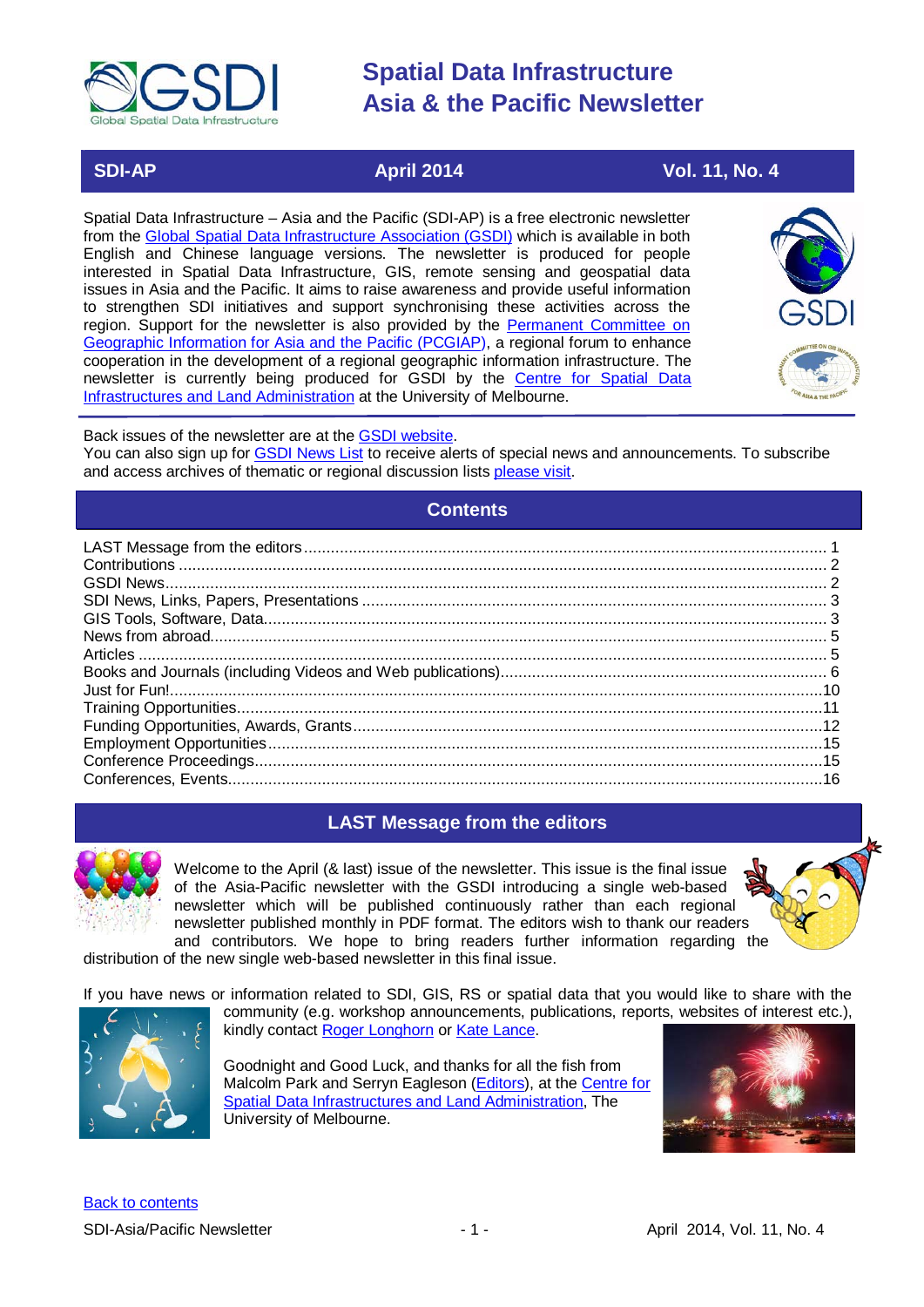

# **Contributions**

<span id="page-1-0"></span>Thank you to the following people and organisations for their contributions to this issue: Baek Wonkug for news feeds, Sean Lin and colleagues for the Chinese translation as well as Shivani Lal, *GIS Development*, *GeoSpatial World* and *Asia Surveying & Mapping* magazine for directly contributing to the newsletter.

# **GSDI News**

# <span id="page-1-1"></span>**International Geospatial Society (IGS) Free Memberships**

At its recent meeting, the GSDI Board of Directors passed a motion that allows individuals in low and very low income nations to join the International Geospatial Society (IGS) by providing specific information of value to the global community in lieu of annual cash dues. To join, simply add your professional profile to the growing interconnected network of geospatial specialists across the globe. Benefits of membership in IGS are listed at [http://www.igeoss.org/benefits.](https://owa.unimelb.edu.au/owa/redir.aspx?C=54c2b4d3973d480282dc7c38384f4204&URL=http%3a%2f%2fwww.igeoss.org%2fbenefits) For further information, contact [Harlan Onsrud,](mailto:onsrud@gsdi.org) Executive Director, GSDI Association.

# **[GSDI and IGS Global News, Volume 4 Number 2](http://www.gsdi.org/newsletters#GSDI) for 2014 (March 2014) (PDF)**

### **Outrv,xmcvx,cv,xcmxcs,cms,cmxeach & Membership Committee**

Committee vice-Chair, Roger Longhorn has joined the International Hydrographic Organization (IHO) Marine SDI Working Group (MSDIWG) and attended the Marine SDI Open Forum meeting in Copenhagen (remotely!) and the following two-day workshop of the MSDIWG, hosted by the Danish Hydrographic Service. The MSDIWG, which has existed since 2009, is setting its new workplan for 2013-2014 and is interested in developing a stronger relationship with non-marine SDI development initiatives at national, regional and global levels. Longhorn will explore this with the GSDI Board and Executive Committee at the next opportunity. The Outreach & Membership Committee also manages the GSDI Group on LinkedIn, which has added seven new members in the past month, for a total of 229 members today. If you are not already a member of this group, please join today – and tell your friends! Visit [http://www.linkedin.com](https://owa.unimelb.edu.au/owa/redir.aspx?C=rDg2dzQe3UKfwin28aspI4dcf2EJ4c8IKc_jDEPg91nlCdVQBzUX28or6ioXGu07OXWheK19Jyk.&URL=http%3a%2f%2fwww.linkedin.com) to join, then find GSDI in the 'Groups' option, to join the group.

### **Technical Committee**

Technical Committee Chair, Eric van Praag, Regional Coordinator, GeoSUR Program of the Latin American Development Bank (CAF), along with USGS, has nominated the GeoSUR Topographic Processing Service (TPS), built with ESRI´s AG Server 10.1, for the AAG Stanley Brunn Award for Creativity in Geography. See more news later in this issue.

The Technical Committee is also responsible for updating of the GSDI SDI Cookbook, a wiki maintained at: [http://www.gsdidocs.org/GSDIWiki/index.php/Main\\_Page.](https://owa.unimelb.edu.au/owa/redir.aspx?C=rDg2dzQe3UKfwin28aspI4dcf2EJ4c8IKc_jDEPg91nlCdVQBzUX28or6ioXGu07OXWheK19Jyk.&URL=http%3a%2f%2fwww.gsdidocs.org%2fGSDIWiki%2findex.php%2fMain_Page)

**GSDI Member organisations**, members of the GSDI Association Committees, Council and Board, and IGS members are involved in the many other regional and global initiatives on an on-going basis: - [Digital Earth](http://www.digitalearth-isde.org/) (International Society for Digital Earth).

- [Eye on Earth.](http://www.eyeonearth.org/)
- [Group on Earth Observations \(GEO\) / Global Earth Observation System of Systems \(GEOSS\).](http://www.earthobservations.org/)
- [EuroGEOSS](http://www.eurogeoss.eu/default.aspx) GEOSS Project funded by the European Union.
- [INSPIRE](http://www.inspire.jrc.ec.europa.eu/) Infrastructure for Spatial Information in the European Community.
- [International Hydrographic Organisation](http://www.iho.int/) Marine SDI Working Group.
- [UNESCO IOC](http://www.iode.org/) Marine/Coastal Spatial Data Infrastructure development.
- UNSD (Statistics Division) [UN-GGIM \(UN Global Geospatial Information Management\).](http://www.ggim.un.org/)
- [UNGIWG](http://www.ungiwg.org/) (UN GI Working Group).
- [UNESCO IOC](http://www.iode.org/) Marine/Coastal Spatial Data Infrastructure development.
- UNSDI [UN-GGIM](http://www.ggim.un.org/) (UN Global Geospatial Information Management).
- UNSDI [UNGIWG](http://www.ungiwg.org/) (UN GI Working Group).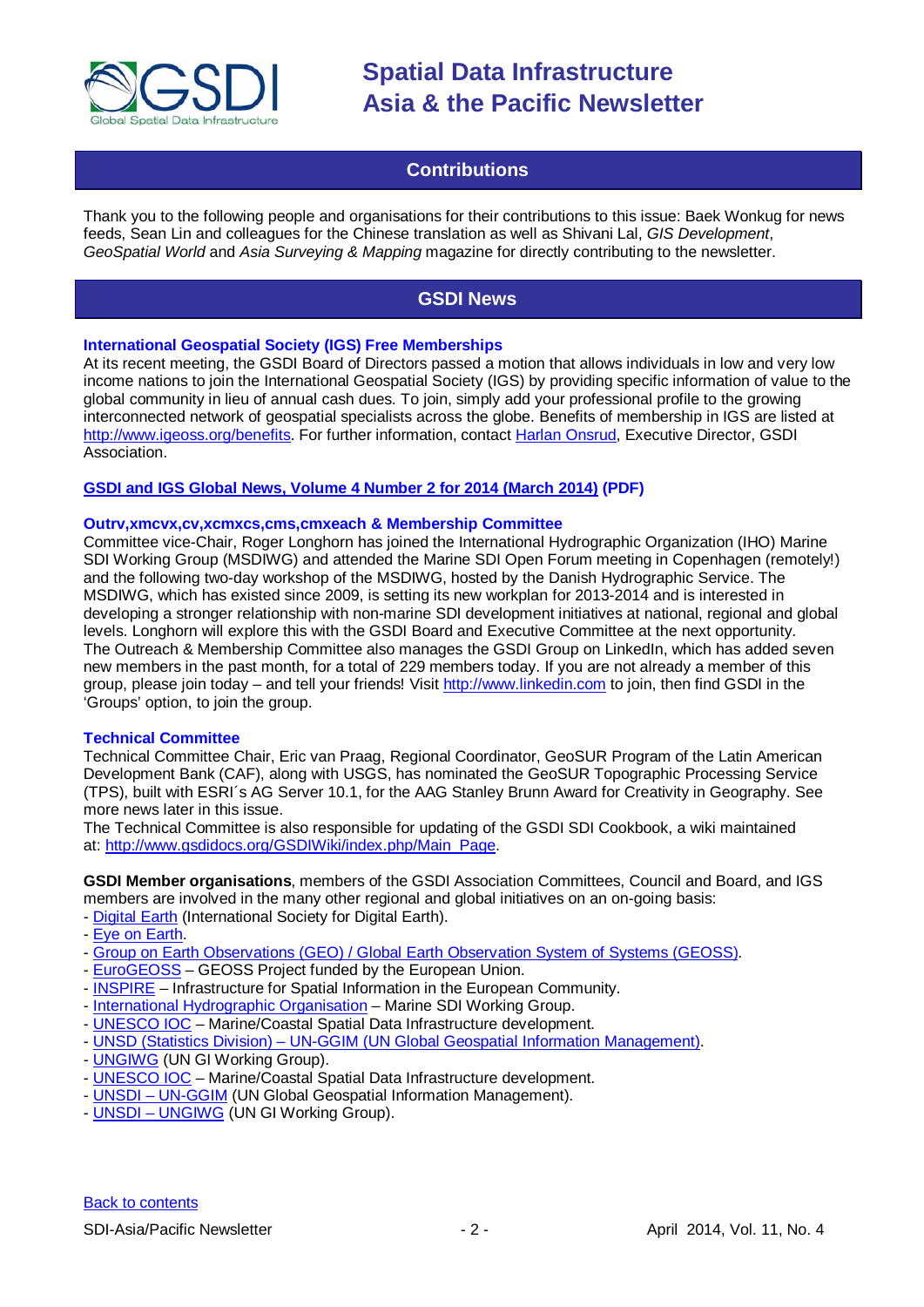

# **SDI News, Links, Papers, Presentations**

# <span id="page-2-0"></span>**[Ukraine: SDI Training Program, transfer of Canadian experience](http://www.viu.ca/sdi/UKROVR.asp)**

The Partners for Development Program of the [Department of Foreign Affairs, Trade and Development Canada](http://www.acdi-cida.gc.ca/cidaweb/cpo.nsf/vWebCSAZEn/5F015448EAF8D91985257ABE003B1E0E) (DFATD) funds selected Canadian universities working on international development projects. Vancouver Island University (VIU) and its partners, the Taras Shevchenko National University of Kyiv (NUK), and the National Technical University of Ukraine "Kyiv Polytechnic Institute" (KPI) proposed developing and delivering an educational program to the Ukrainian civil service to support that country's development of a National Spatial Data Infrastructure (NSDI). The proposal was successful in gaining funding, and in November of 2012, the project *Laying the Foundation for a Spatial Data Infrastructure: Building Capacity within the Ukrainian Government to Support Sustainable Economic Growth* (Ukrainian SDI Training Program) began.

The goal of the the Ukrainian SDI Training Program is to encourage the adoption of SDI by developing a locally administered training program with highly qualified Ukrainian instructors providing instruction to 100 trainees from the Ukrainian Civil Service. Six critically important SDI courses will be adapted to the Ukrainian context, translated into Ukrainian, and delivered both to Ukrainian trainers in Canada for one month between April and June 2014 (using a train-the-trainer model), and later in Ukraine, to Ukrainian civil servants who are responsible for the implementation of the NSDI. The project will continue through March, 2018. At the end of this project, the local trainers will be able to continue with SDI training activities, ensuring that the momentum developed during this project can continue indefinitely.

### **Destination Spatial Matchmaker portal - [a way for students, employers and educators to link up](http://www.destinationspatial-matchmaker.org/index.htm)**

Destination Spatial is a free service provided by the spatial information industry and is committed to providing future geospatial professionals with opportunities and resources to gain valuable professional experience. The Matchmaker portal helps to bring together secondary schools, colleges and universities, students and employer organisations in the spatial information industry for work placement opportunities including work experience, scholarships and cadetships, internships, full-time, part-time and casual employment. It is our goal to make the Matchmaker portal a gateway for geospatial students, whether school, college, university or postgraduate to gain valuable hands-on experience through practical work assignments with professional spatial employers.

The Matchmaker portal also provides spatial employers with a resource through which to source the assistance of highly qualified students specialised in various spatial fields.

### <span id="page-2-1"></span>[Back to contents](#page-0-0)

# **GIS Tools, Software, Data**

### **[Vietnam: Building climate change database for Danang City](http://ccco.danang.gov.vn/106_117_1018/Building_climate_change_database_for_Danang_City.aspx)**

With the purpose to build climate change database, update and promote research publications from activities, Vietnam's Climate Change Coordination Office (CCCO) is systematizing and managing the city's basic data about climate change by sector and timeline. This is conducted through constructing the framework and data collection, in order to improve the coordination and gradual integration of climate change factors into every industry and sector, and to strengthen resources for collection of climate change data and for communication of the city's climate change response activities.

The expected outcome is to establish a data framework that has been codified and formatted (according to data, text, graphics, images ...) about the city's climate change compiled from existing research, available data of CCCO and relevant departments; to formulate regulations to collect, update, manage and use data on climate change; submitting to the People's Committee for approval. At the same time, CCCO can use climate change data to the construct and develop thematic reports to evaluate the impacts of climate change on relevant sectors.

[Back to contents](#page-0-0) It is expected that the framework will include groups of meteorological data, hydrological data, administrative population data, data on social groups, health care, education and economy, ecosystem data, data on natural disasters and damages, and finally aggregated data from studies and investigation of projects related to climate change in the city. The criteria for data group will be based on Decision No. 43/2010/QD-TTg dated June 2nd, 2010 system promulgating the national statistical indicators, and Decision No. 2157/QD TTg dated November 11, 2013 by the Prime Minister on promulgation of the monitoring indicators and evaluation of sustainable local development from 2013 to 2020 based on the relevant criteria to climate change by announced by the World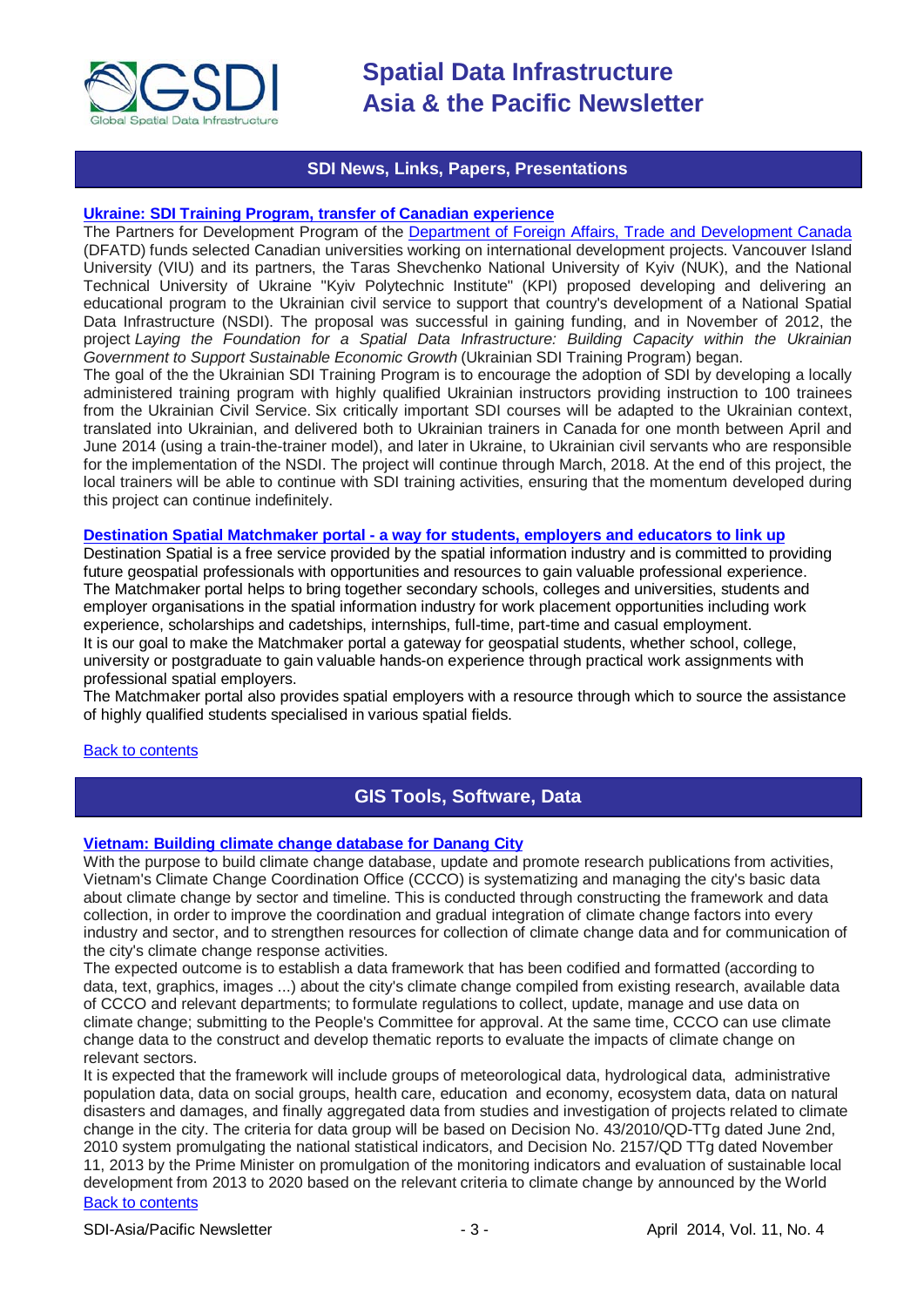

# Bank and ADB.

Within the framework of this activity, CCCO has organized a meeting with the Danang Statistical office, Department of Natural Resources and Environment, Department of Agriculture and Rural Development, Department of Trade and Industry for consultation and exchange of database framework, data sources, gathering capabilities and range of data, management options, and appropriate storage and use of data. It is expected that CCCO will hold a consultation workshop on the database framework in March to conduct timely data collection in May. At the same time, regulations to collect, update, manage and use data on climate change will be submitted to the city People's Committee in May 2014.

# **Google Project Tango – [A smartphone that can map its surroundings in 3D](http://blog.gisuser.com/2014/02/27/video-what-is-googles-project-tango/)**

*What is Tango exactly??* From Google… Our current prototype is a 5" phone containing customized hardware and software designed to track the full 3D motion of the device, while simultaneously creating a map of the environment. These sensors allow the phone to make over a quarter million 3D measurements every second, updating its position and orientation in real-time, combining that data into a single 3D model of the space around you. It runs Android and includes development APIs to provide position, orientation, and depth data to standard Android [applications](http://blog.gisuser.com/2014/02/27/video-what-is-googles-project-tango/) written in Java, C/C++, as well as the Unity Game Engine. These early prototypes, algorithms, and APIs are still in active development. So, these experimental devices are intended only for the adventurous and are not a final shipping product.

Source: AnyGeoser blog (including link to video)

# **[New Zealand: 3D models released for Christchurch city](http://www.linz.govt.nz/about-linz/news-publications-and-consultations/news-and-notices/3d-models-released-for-christchurch-city)**

The recent release of a new set of 3D models of central Christchurch – as part of the Canterbury Spatial Data Infrastructure (SDI) Programme led by Land Information New Zealand (LINZ) – means it will now be much easier to visualise the inner city as it was before September 2010.

The release is facilitated by 3D Enabled Cities – one of eight projects in the Canterbury SDI Programme that began in 2013 to support the recovery effort by enabling improved sharing of location-based information between government agencies and the private sector.

Released under an open license, the models are available to anyone at no cost – the first time a 3D model set this extensive and accurate has been freely available in New Zealand.

# **[InAWARE System Boosts Disaster Risk Reduction in Indonesia](http://www.pdc.org/news-n-media/pdc-updates/InAWARE-System-Boosts-Disaster-Risk-Reduction-in-Indonesia/)**

An advanced hazard early warning and monitoring system, named InAWARE, was recently deployed at Indonesia's national disaster management agency [\(Badan Nasional Penanggulangan Bencana,](http://www.bnpb.go.id/) or BNPB). InAWARE is based on the [Pacific Disaster Center's](http://www.pdc.org/) (PDC) DisasterAWARE platform and will enhance BNPB's disaster management capabilities by consolidating hazard information and alerts from various national and international sources, as well as facilitating information sharing within and between Indonesia's national and provincial disaster management stakeholder agencies

The three-year project is funded by the [United States Agency for International Development](http://www.usaid.gov/) (USAID) [Office of](http://www.usaid.gov/who-we-are/organization/bureaus/bureau-democracy-conflict-and-humanitarian-assistance/office-us)  [Foreign Disaster Assistance](http://www.usaid.gov/who-we-are/organization/bureaus/bureau-democracy-conflict-and-humanitarian-assistance/office-us) (OFDA). It supports the Government of Indonesia's goals of reducing disaster risk and increasing disaster resilience, thereby safeguarding the lives and property of its people.

The installation of InAWARE took place in Jakarta in early January, and the first InAWARE user training session was conducted on January 29 and 30. The two-day course was designed to increase proficiency and build capacity for effective utilization of the application by national decision makers and disaster management practitioners, and to begin developing the knowledge and skills needed to incorporate the system into daily emergency operations in Indonesia.

The training was received by two key operational units within BNPB: the Emergency Operations Center (PUSDALOPS) and the Center for Data, Information, and Public Relations (PUSDATINMAS). Development of a cadre of certified InAWARE trainers via "Train-the-Trainer" sessions-as well as training for provincial disaster mitigation agency (Badan Penanggulangan Bencana Daerah, or BPBD) officials in selected provinces-is planned during upcoming phases of the project.

Source: Pacific Disaster Centre news release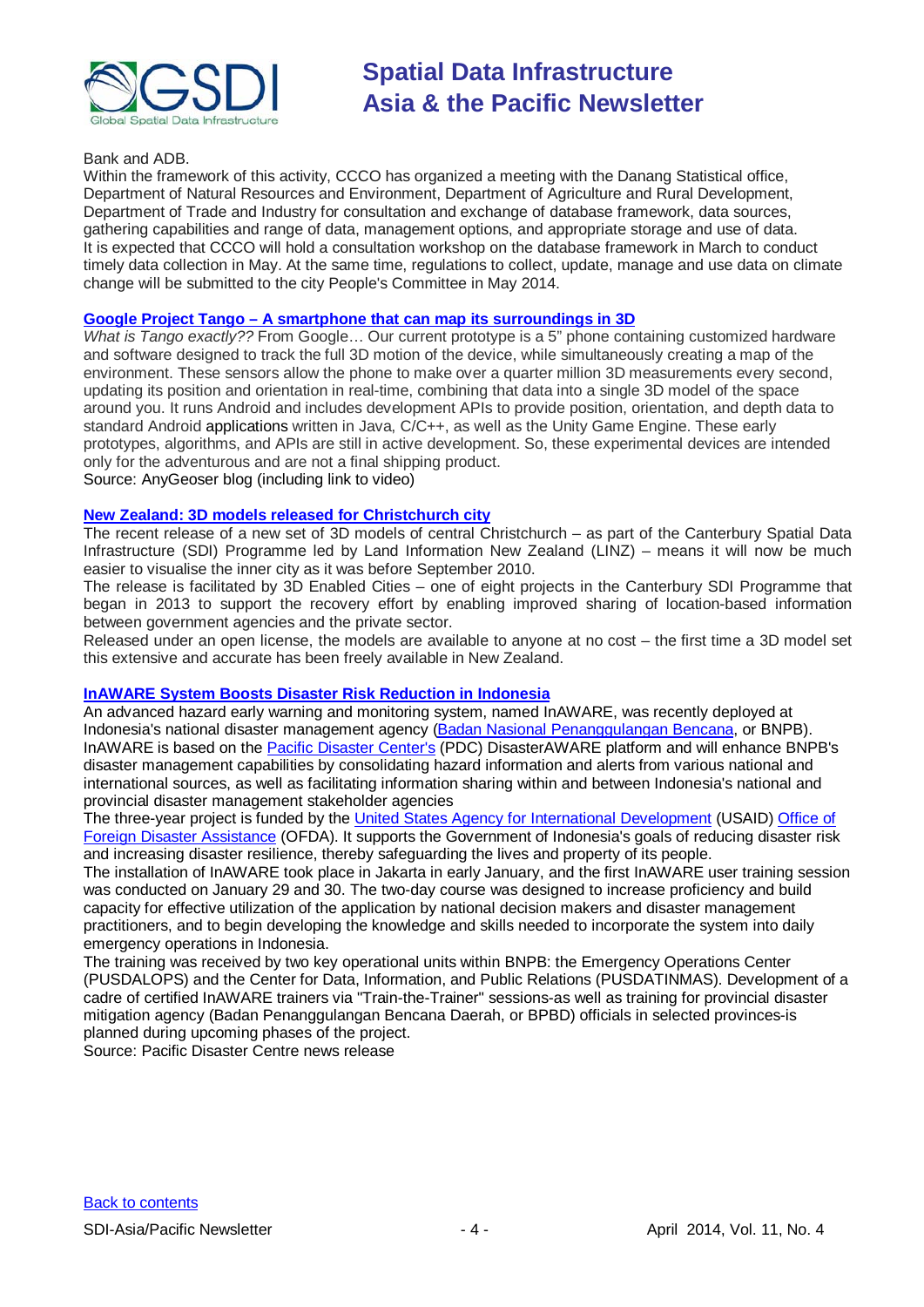

# **News from abroad**

<span id="page-4-0"></span>*"This section has been included to highlight some of the developments happening outside the region which demonstrate SDI in action.*

### **[US: Announcing the availability of Geoplatform.gov / Data.gov catalog service for the Web](http://www.fgdc.gov/fgdc-news/geospatial-platform-catalog-api)**

The Geospatial Platform team is pleased to announce the availability of an open standards compliant catalog service API supporting Geoplatform.gov and Data.gov. Supporting the Open Geospatial Consortium (OGC) Catalog Service for the Web (CSW) it provides an interface for query and presentation of results regarding data, services, and applications registered with the Geospatial Platform and [data.gov.](http://data.gov/) Any client supporting CSW (desktop GIS, Web application, client library, etc.) can integrate the new Geoplatform.gov / Data.gov CSW endpoints.

The CSW endpoints support the OGC CSW 2.0.2 standard as well as the ISO Metadata Application 1.0.0 Profile. The response is transmitted as XML conforming to the ISO or Dublin Core metadata schemas. Brief, Summary, and Full responses can be requested, delivering different amounts of information to the requestor based on these common standards. API documentation is available under Resources on the Geoplatform.gov site.

### **[Crimea Is Causing a Minor Crisis for Cartographers](http://www.thewire.com/global/2014/03/crimea-causing-minor-crisis-cartographers/359364/)**

The Russian annexation of Crimea puts cartographers worldwide in a bit of a pickle: how do maps refer to disputed territories? There are no clear rules devoted to the issue, and so each mapmaker is left to decide for themselves.

Online mapping tools from Google and Bing, as well as Mapquest, [all list Crimea as a part of Ukraine.](http://mashable.com/2014/03/19/cartographers-map-crimea/) Wikipedia's community is [embroiled in a fierce debate](http://www.nationaljournal.com/tech/should-wikipedia-put-crimea-on-the-russian-map-20140319) over whether or not to recognize Russia's annexation of the region.

National Geographic still has not yet reached a decision on the matter, and is waiting for annexation to be formally approved. They said in a [statement:](http://press.nationalgeographic.com/2014/03/19/statement-regarding-the-mapping-of-crimea/)

Most political boundaries depicted in our maps and atlases are stable and uncontested. Those that are disputed receive special treatment and are shaded gray as "Areas of Special Status," with accompanying explanatory text.

In the case of Crimea, if it is formally annexed by Russia, it would be shaded gray and its administrative center, Simferopol', would be designated by a special symbol. When a region is contested, it is our policy to reflect that status in our maps. This does not suggest recognition of the legitimacy of the situation.

Rand McNally, on the other hand, takes its mapping data [from the State Department,](http://www.usnews.com/news/blogs/washington-whispers/2014/03/18/national-geographic-plans-to-show-crimea-as-part-of-russia-on-maps) and so will leave its data as it currently stands. It could be a long time before the U.S. formally recognizes Russia's takeover. Source: The Wire

### <span id="page-4-1"></span>[Back to contents](#page-0-0)

# **Articles**

**[Uptake and barriers to the use of geospatial technologies in forest management](http://www.nzjforestryscience.com/content/43/1/16)** by Justin [Morgenroth](mailto:justin.morgenroth@canterbury.ac.nz) and Rien Visse, *New Zealand Journal of Forestry Science* 2013, **43**:16 doi:10.1186/1179-5395-43-16

# **Abstract**

**Background:** A survey was conducted to assess the uptake, and barriers to use, of geospatial tools and technologies amongst New Zealand's plantation forestry sector.

**Methods:** Responses were received from 17 companies representing 63% of New Zealand's plantation forest by area. A wide range of company sizes were surveyed (net stocked areas ranged from 4,000 – 200,000 hectares), and 7 of the 17 have international operations.

**Results:** Survey results suggest that freely available topography, climate, and soil datasets have limited utility, as forest management at the operational level requires higher resolution, remotely sensed data. The most common supplemental data are aerial photography or satellite imagery. High spatial resolution was more highly valued by respondents than spectral diversity (i.e. number of channels); only six companies regularly use imagery containing an infrared band. LiDAR data has been used regularly by only three New Zealand forestry companies, while another six have tried it, suggesting it is an emerging technology in New Zealand. The use of

# [Back to contents](#page-0-0)

SDI-Asia/Pacific Newsletter - 5 - April 2014, Vol. 11, No. 4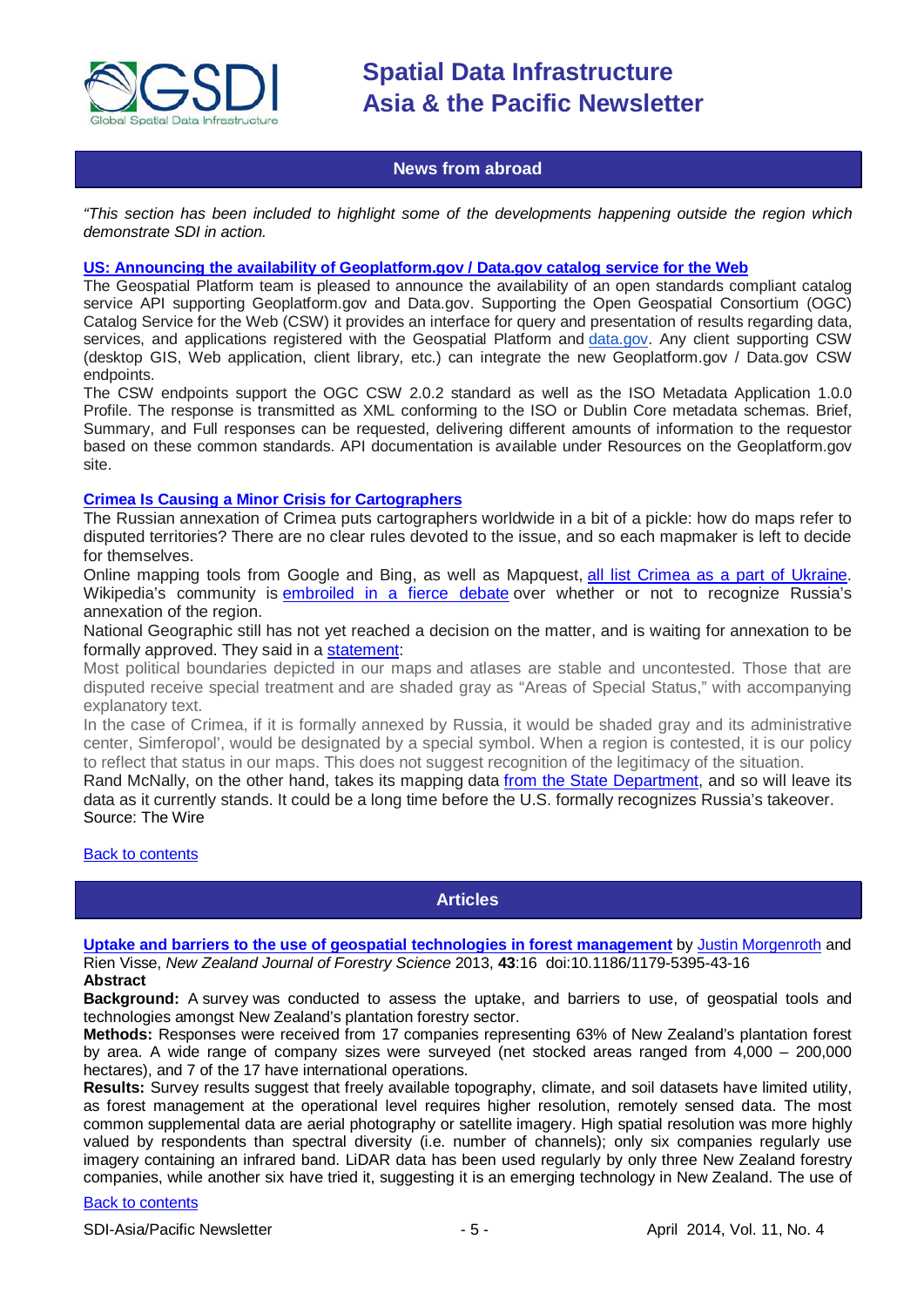

generic GIS software was common amongst all respondents (14 use the ESRI product ArcGIS, three use MapInfo produced by Pitney Bowes). The utility of ArcGIS, in particular, was enhanced by locally developed extensions designed to address specific operational tasks performed regularly by New Zealand's forestry companies.

**Conclusions:** While it is clear that geospatial data and tools are generally adopted by New Zealand's forest industry, cost-related barriers prevent their widespread adoption. Interestingly, a lack of staff knowledge was also conceded an impediment to uptake, alluding to the importance of tertiary education in the geospatial sciences and continuing education for practitioners.

**Keywords:** Aerial laser scanning; Aerial photography; GPS; GIS; LiDAR; Remote sensing; Satellite imagery; Survey

### <span id="page-5-0"></span>[Back to contents](#page-0-0)

# **Books and Journals (including Videos and Web publications)**

### **[FGDC ISO Geospatial Metadata Implementation Forum](http://www.fgdc.gov/metadata/events/iso-geospatial-metadata-implementation-forum/index_html)**

[Back to contents](#page-0-0) The Federal Geographic Data Committee is organizing a monthly webinar information series in 2014 for the presentation and discussion of ISO implementation shared experiences, strategies, topics, and resources. NSDI Stakeholders from different sectors will lead a one hour presentation the second Wednesday of each month, from 3:00-4:30 PM (Eastern time), followed by a 30 minute guided discussion. These webinar are to alternate with the Metadata Working Group Quarterly Meetings held at 3 PM (Eastern USA time) on the second Wednesday of March, June, September and December. The presentation slides and related resources will be added to FGDC's website following each presentation. The schedule and tentative presentation topics are listed below. If you are interested in presenting, please contact [Jennifer Carlino,](mailto:jcarlino@usgs.gov) Acting FGDC Metadata Coordinator. **Tentative Presentation Topics: January 8, 2014** - 3:00 PM (E) Introduction to the Forum: [Why Implement ISO Metadata?](http://www.fgdc.gov/metadata/events/iso-geospatial-metadata-implementation-forum/january-2014/fgdcisoforum-welcome-why-iso-summary-20140108.pdf) Federal directives that support implementation and new features/capabilities that the standards provide Webinar materials: Webinar presentation slides with notes and summary of discussion (PDF) **February 12, 2014** - 3:00 PM (E) Why We Implemented ISO Metadata Implementers discuss their reasons for implementing the new standard and the benefits/challenges of their experience **March 12, 2014** - 3:00 PM (E) FGDC Metadata Working Group Quarterly Meeting **April 9, 2014** - 3:00 PM (E) ISO Metadata Implementation Tools – Community Resources Overview of the ISO Metadata Editor Review, GeoPlatform and other community tools **May 14, 2014** - 3:00 PM (E) ISO Metadata Implementation Tools – Commercial Resources Overview of the ESRI Metadata Editor, XML Spy and other commercial tools **June 11, 2014** - 3:00 PM (E) FGDC Metadata Working Group Quarterly Meeting **July 9, 2014** - 3:00 PM (E) ISO Metadata Implementation Model Workflow Overview of the Model Workflow and its application to data management organizations **August 13, 2014** - 3:00 PM (E) ISO Metadata Implementation Model Workflow Experience Implementers discuss their implementation experience, the workflow components that were most significant and resources they developed to support implementation **September 10, 2014** - 3:00 PM (E) FGDC Metadata Working Group Quarterly Meeting **October 8, 2014** - 3:00 PM (E) TBD – based on community input (see potential topics below) **November 12, 2014** - 3:00 PM (E) TBD – based on community input (see potential topics below)

SDI-Asia/Pacific Newsletter  $\overline{6}$  - 6 - April 2014, Vol. 11, No. 4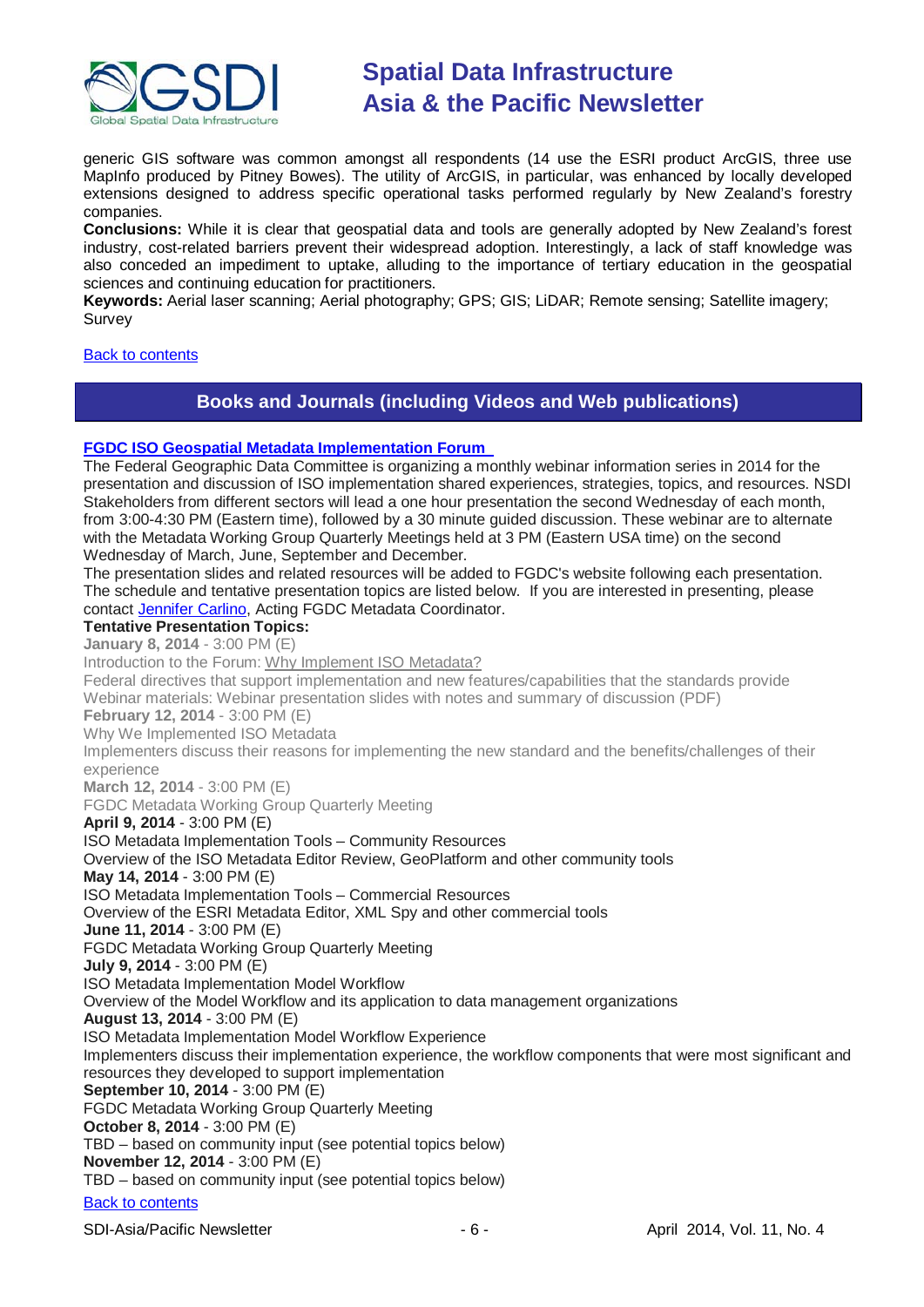

**December 10, 2014** - 3:00 PM (E)

FGDC Metadata Working Group Quarterly Meeting

# **CALL for PAPERS: Geospatial Semantic Array Programming** [Website](http://www.mdpi.com/si/futureinternet/GIS/)

The following Special Issue will be published in **Future Internet** (ISSN 1999-5903), and is now open to receive submissions of full research papers and comprehensive review articles for peer-review and possible publication: **Special Issue: Semantic Geographic Information System (Semantic GIS)**

Guest Editors: [Dr. Salvatore Flavio Pileggi](mailto:f.pileggi@auckland.ac.nz) and [Prof. Dr. Robert Amor](mailto:trebor@cs.auckland.ac.nz)

# **Deadline for manuscript submissions: 15 June 2014**

# Summary

The progressive consolidation of Information Technologies on a large scale has been facilitating and progressively increasing the production, collection, and diffusion of geographic data, as well as facilitating the integration of a large amount of information into Geographic Information Systems (GIS).

Traditional GIS is emerging as a consolidated information infrastructure. This consolidated infrastructure is affecting more and more aspects of Internet Computing and Services. Most popular systems (such as Social Networks, GPS, and Decision Support Systems) involve complex GIS and important amounts of information. The scale and the complexity of the information on the Internet has led researchers to design the next version of the network (known as the Semantic Web) according to a challenging model: the model assumes that published data will be integrated with its "meaning" (i.e., semantic description). Such integration would potentially allow for the processing of contextual information by machines in a context of interoperability and unambiguity. Semantic processes on the Internet are not limited to data, but can also involve web services. Indeed, Semantic Web Services extend the common web service concept by using semantic descriptors (e.g., those regarding modeling, service behavior, and capacity) to perform dynamic tasks, which involve the discovery, matchmaking, and execution of services that are supplied by different providers scattered throughout the global network. As a web service, GIS is affected by exactly the same problems that affect the web as a whole. Reasonably, next generation GIS solutions have to address further methodological and data engineering challenges in order to accommodate new applications & extended requirements (in terms of scale, interoperability, and complexity). The conceptual and semantic modeling of GIS, as well as the integration of semantics into current GIS, may provide highly capable environments (i.e., Semantic GIS) that are capable of capturing the needs and requirements of a wide domain of applications.

# **Keywords**

- \* semantic technologies
- \* semantic Web
- Geographic information System (GIS)
- \* conceptual and semantic modeling of GIS
- \* ontology for GIS
- geographic space modeling
- novel applications on GIS
- GIS and social media integration
- spatial data infrastructure (SDI)

You may send your manuscript now or up until the deadline. Submitted papers should not have been published previously, nor be under consideration for publication elsewhere. We also encourage authors to send us their tentative title and short abstract t[o the Editorial Office](mailto:futureinternet@mdpi.com) for approval.

This Special Issue will be fully open access. Open access (unlimited and free access by readers) increases publicity and promotes more frequent citations, as indicated by several studies. Open access is supported by the authors and their institutes. [More information is available.](http://www.mdpi.com/about/openaccess/)

The Article Processing Charges (APC) are 500 CHF for well prepared manuscripts. In addition, a fee of 250 CHF may apply if English editing or extensive revisions must be undertaken by the Editorial Office. [For details.](http://www.mdpi.com/about/apc/) Please visit the [Instructions for Authors](http://www.mdpi.com/journal/futureinternet/instructions/) before submitting a manuscript.

Manuscripts should be submitted through the [online manuscript submission](http://www.mdpi.com/user/manuscripts/upload/) and editorial system.

# **CALL for PAPERS: Geospatial Semantic Array Programming**

[Earthzine,](http://www.earthzine.org/) an IEEE-sponsored online scientific journal, is soliciting articles of 800-3,000 words for its second quarter theme of 2014 on **Geospatial Semantic Array Programming** (GeoSemAP). We seek contributions from all regions of the globe, addressing environmental transdisciplinary research in which a concise integration of array-based semantics and array programming, geospatial tools and a modular composition of datatransformation models are exploited for geospatial problems within the paradigm of Semantic Array Programming. This theme specifically focuses on wide-scale transdisciplinary modelling for environment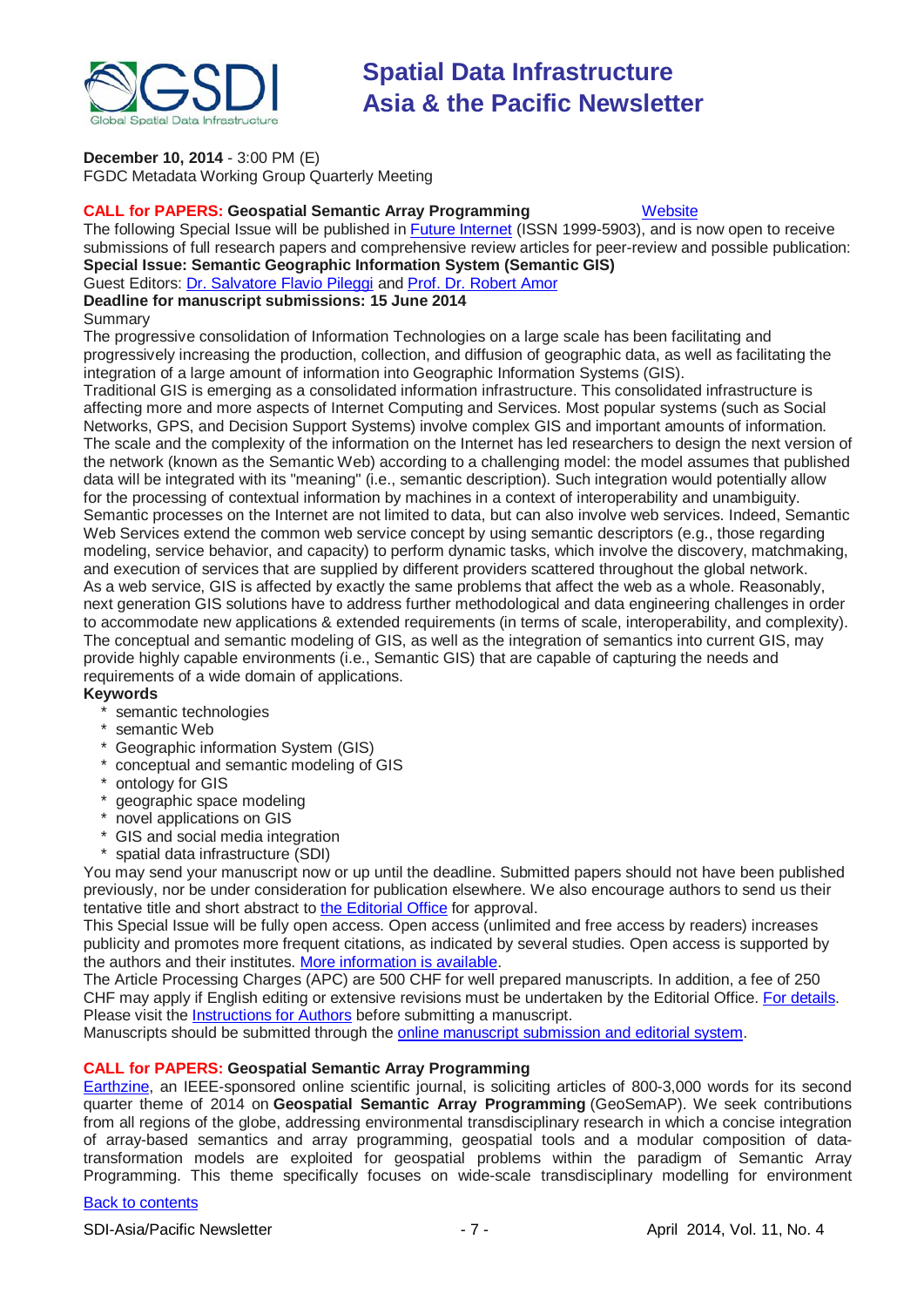

(WSTMe) as a scientific challenge with an increasingly important role in allowing strategic policy-making to be effectively discussed and programmed with the support of robust science. See the [call for papers](http://www.earthzine.org/2013/12/18/call-for-papers-geospatial-semantic-array-programming/) OR [download it in PDF.](http://www.earthzine.org/wp-content/uploads/2013/12/Call-For-Papers-GeoSemAP.pdf)

#### **CALL for PAPERS: [Special Issue "Earth Observation for Water Resource Management in Africa"](http://www.mdpi.com/journal/remotesensing/special_issues/water_management_in_africa)** Remote Sensing Journal **Deadline for manuscript submissions: March 31, 2014**

The concept of Integrated Water Resource Management (IWRM) is seen as an opportunity to help manage water variability and the wide spread water scarcity in Africa. One key component missing from IWRM in Africa is the limited knowledge of the available extent and quality of water resources at basin level. Earth Observation (EO) technology can help fill this information gap by assessing and monitoring water resources at adequate temporal and spatial scales. The goal of this Special Issue is to understand and demonstrate the contribution which satellite observations, consistent over space and time, can bring to improve water resource management in Africa. Possible EO products and applications range from catchment characterization, water quality monitoring, soil moisture assessment, water extent and level monitoring, irrigation services, urban and agricultural water demand modeling, evapotranspiration estimation, ground water management, to hydrological modeling and flood mapping/forecasting. Some of these EO applications have already been developed by African scientists within the 10 year lifetime of the TIGER initiative: [Looking after Water in Africa,](http://www.tiger.esa.int/) whose contributions are intended to be the starting point of this Special Issue and is only one example of the wide range of activities in the field. Contributions from the entire African and international scientific community dealing with the challenges of water resource management in Africa are the target of the special issue. In the years to come, an ever increasing number of international EO missions, such as the Landsat, ALOS, CBERS and RESOURCESAT mission suites, the family of Sentinel missions and the SMAP mission, will provide an unprecedented capacity to observe and monitor the different components of the water cycle. This Special Issue aims also at reviewing the latest developments in terms of new missions as well as related EO products and techniques that will be available in the near future to face some of the major challenges for IWRM in Africa.

**[GSDI and IGS Global News, Volume 4 Number 1 for 2014 \(January 2014\)](http://www.gsdi.org/newsletters#GSDI) (PDF)**

**[MMA Location Terminology Guide](http://www.mmaglobal.com/location-terminology-guide)**

**[World Disasters Report 2013: Focus on technology and the future of humanitarian action](http://www.ifrc.org/PageFiles/134658/WDR%202013%20complete.pdf)**

**[2013 Tasmanian Bushfires Inquiry Report](http://www.dpac.tas.gov.au/divisions/osem/2013_tasmanian_bushfires_inquiry_report/2013_tasmanian_bushfires_inquiry_report)**

**[Disaster Risk Management in Asia and the Pacific Issues Paper \(April 2013\)](http://www.pacificdisaster.net/pdnadmin/data/original/ADB_2013_DRM_Asia_Pacific.pdf)**

**[NewGeography website](http://www.newgeography.com/)**

# **[Mapping London blog](http://mappinglondon.co.uk/)**

**[LandScan: a news update from Land Information New Zealand, Issue 66](http://www.linz.govt.nz/sites/default/files/docs/supporting-info/about-linz/publications/landscan-201303.pdf) (September 2013)** In this issue...

- International acclaim for the LINZ Data Service
- Property rights reputation remains high
- LINZ establishes Crown Land Centre of Expertise
- Location-based information to boost Canterbury recovery
- First new nautical paper chart produced in-house
- LINZ takes learners on a geospatial adventure
- Stakeholder survey thanks for your feedback

### **[Borderlines blog from the New York Times](http://opinionator.blogs.nytimes.com/category/borderlines/)**

Countries are defined by the lines that divide them. But how are those lines decided — and why are some of them so strange? Borderlines explores the stories behind the global map, one line at a time. by Frank Jacobs

Frank Jacobs is a London-based author and blogger. He writes about cartography, but only the interesting bits. His other blog is [Strange Maps](http://bigthink.com/blogs/strange-maps)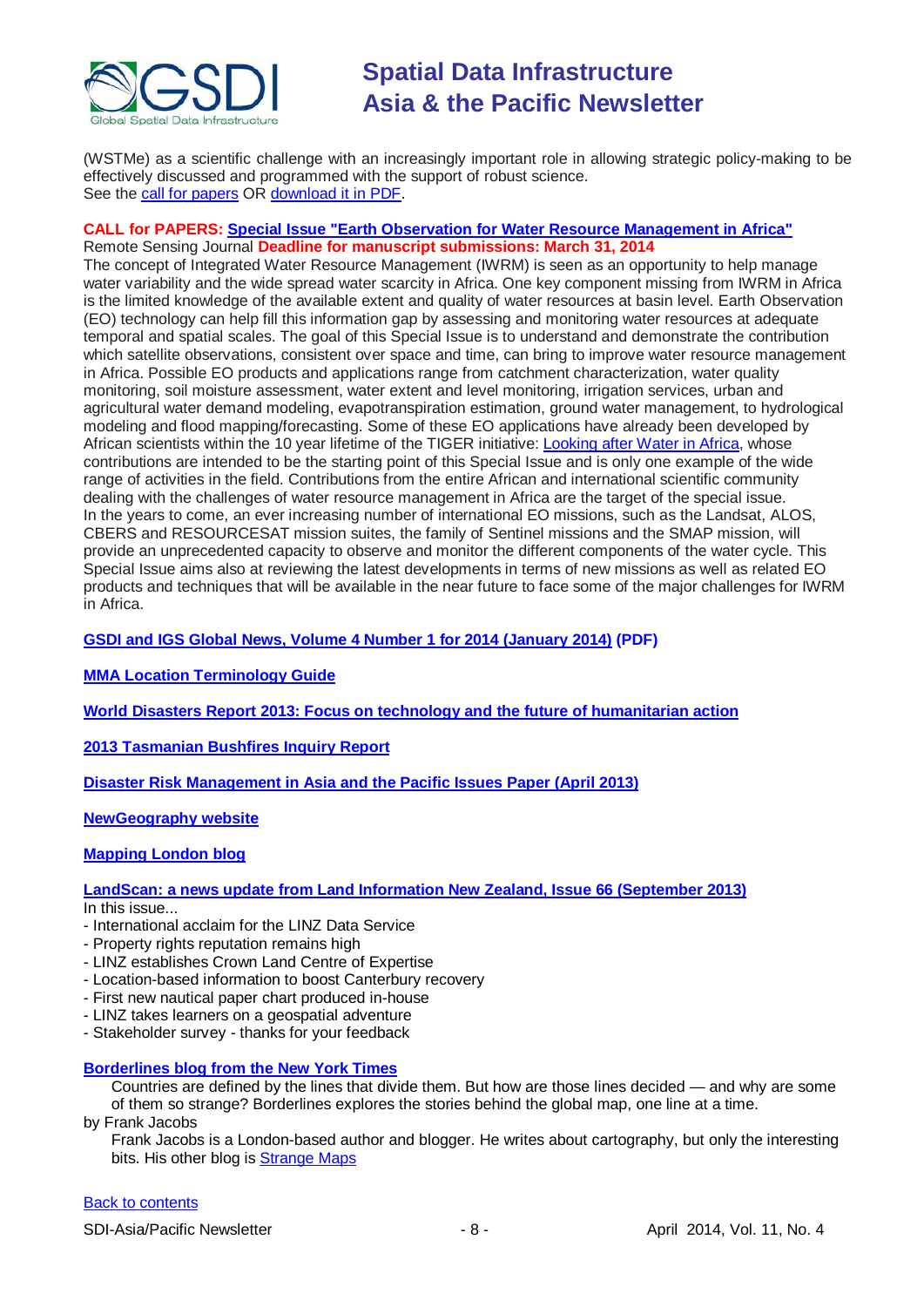

# Blog of **[Ragnvald Larsen, geographer](http://www.mindland.com/wp/)**

Geographer working with maps at the Norwegian Directorate for Nature Management. Part of his job is to contribute to development aid projects.

Steve Goldman's **[Map Fodder](http://www.mapfodder.com/index.html)** website

**[David Rumsay Map Collection](http://www.davidrumsey.com/)**

**International Society for Digital Earth** - August, 2012 [Newsletter](http://www.digitalearth-isde.org/news/isde-newsletter(201208).html)

**[Thoughts on the Geospatial industry, Open Standards and Open Source](http://cameronshorter.blogspot.com/2011/06/memoirs-of-cat-herder-coordinating.html)** Cameron Shorter's blog

**New Zealand - SDI Cookbook Chapter 6 – [Government and Industry, moving forward.](http://www.geospatial.govt.nz/sdi-cookbook-chapter-6-government-and-industry-moving-forward) Carnival Of The Geospatialists #3 - [Musings and Down-Right Cool Things Shared by the Geo Faithful](http://www.gisuser.com/content/view/25690/28/)**

**[Open Planet 5, the magazine published for the International gvSIG Conference is now available in](http://jornadas.gvsig.org/descargas/magazine)  [electronic format](http://jornadas.gvsig.org/descargas/magazine)**

### **[SDI Magazine](http://www.sdimag.com/)**

**[Technology & More](http://www.trimble.com/technologyandmore/i2-2013/)** (July 2013)

**[Mother Pelican: A Journal of Sustainable Human Development](http://www.pelicanweb.org/solisustv09n11page1.html)** The November 2013 issue has been published

**LiDAR News [newsletter, Vol 4, No 4](http://www.lidarnews.com/newsletter/Vol4No4.htm)** (2014), **[LiDAR News newsletter, Vol 4, No 5](http://www.lidarnews.com/newsletter/Vol4No5.htm)** (2014)

**[LiDAR News magazine](http://lidarnews.com/emag/2014/vol4no1/index.html)** (January/February, Vol 4, No 1, 2014)

**[Think Quarterly](http://thinkquarterly.co.uk/#aboutthebook)** – Google's new on-line magazine

**[Coordinates](http://mycoordinates.org/pdf/feb13.pdf)** monthly magazine - **PDF** (February 2013)

**[SERVIR-Africa community news](http://www.servirglobal.net/africa/en/News/CommunityNews.aspx)**

**GISuser - [GIS and Geospatial Technology News](http://www.gisuser.com/)**

**[National Geographic website](http://www.nationalgeographic.com/)**

**[The Atlantic Cities website](http://www.theatlanticcities.com/)** including [Maps](http://www.theatlanticcities.com/posts/map/)

**[Professional Surveyor](http://www.profsurv.com/)** magazine

**[The American Surveyor](http://www.amerisurv.com/newsletter/13NOV2013.htm)** newsletter (November 13), **[The American Surveyor](http://www.amerisurv.com/newsletter/27NOV2013.htm)** newsletter (November 27), **[The](http://www.amerisurv.com/newsletter/12MAR2014.htm)  [American Surveyor](http://www.amerisurv.com/newsletter/12MAR2014.htm)** newsletter (March 12)

**[The American Surveyor Vol.10 No.9](http://amerisurv.com/emag/2013/vol10no9/index.html)** (September 2013)

**[My Co-ordinates e-zine](http://mycoordinates.org/pdf/oct13.pdf)** – October 2013 issue (PDF)

**[UN-SPIDER](http://www.un-spider.org/about/newsletter/un-spider-newsletter-114-space-technologies-united-nations) Newsletter** February 2014

**[UN SPIDER Updates](http://www.un-spider.org/about/updates/un-spider-updates-february-2014)** February 2014

**[Thematic Mapping blog](http://blog.thematicmapping.org/)** Terrain mapping with Mapnik

**[Richard Bedford blog: Mapping the News](http://richybedford.wordpress.com/category/mapping-the-news/)**

### [Back to contents](#page-0-0)

SDI-Asia/Pacific Newsletter 1999 - 9 - 1999 - 11, No. 4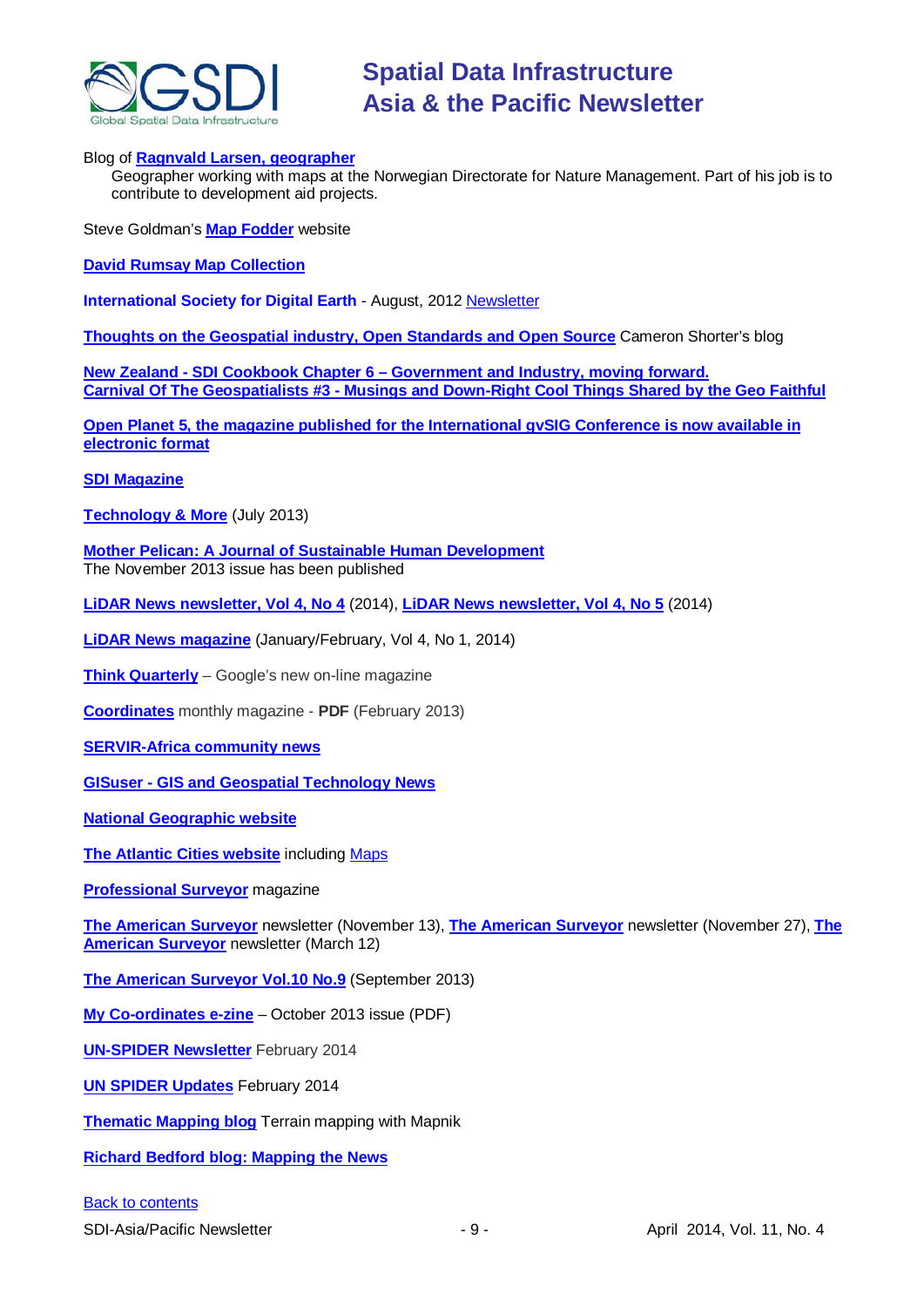

# **The Afternoon Map – [A Cartography blog](http://www.midafternoonmap.com/)**

<span id="page-9-0"></span>**[Back to contents](#page-0-0)** 

# **Just for Fun!**

# **BreweryMap and BreweryDB – [Mapping Every Brewery you can think of](http://blog.gisuser.com/2014/03/11/brewerymap-mapping-every-brewery-you-can-think-of-and-then-some/)**

This awesome service does a great job at mapping all the breweries in north America – and then some! Search an area and voila, using the Google maps API you are presented with all the hits as



pins on a map. Source: GISuser blog

# **[Where in the U.S. You're Most Likely to](http://www.theatlanticcities.com/neighborhoods/2014/02/mapping-americas-lightning-caused-misery/8524/)  [Get Struck by Lightning](http://www.theatlanticcities.com/neighborhoods/2014/02/mapping-americas-lightning-caused-misery/8524/)**

Geography also plays a role in where lightning causes property damage and where bolt-throwing storms lay waste to crops – and all this collective misery is now on

display in the Google Maps Gallery's ["Lightning Spatial Hazard Events and Losses](http://maps.google.com/gallery/details?id=z4f-ZuCLmiKg.k5QgnA8lQKYM&hl=en) 



[for the United States, 1995-2009.](http://maps.google.com/gallery/details?id=z4f-ZuCLmiKg.k5QgnA8lQKYM&hl=en)"

Source: The Atlantic "Cities" Maps and Google Maps Gallery



# **Frozen City – [portfolio of photographs of snowed under New](http://www.newyorker.com/sandbox/portfolio/steinmetz-snow/?utm_source=tny&utm_medium=email&utm_campaign=dailyemail&mbid=nl_Daily%20(139)#10) York**

Most New Yorkers spent this past winter complaining about the harsh weather. George Steinmetz took on a more ambitious project: photographing the snowbound city from the seat of a two-person piston-powered helicopter. Steinmetz and his pilot, Dennis Weaver, took multiple trips around the tri-state area, departing from Caldwell Airport in Fairfield, New Jersey, at dawn. Over Coney Island, the Bronx, Bayonne, and Staten Island, Steinmetz photographed the subway yards, cemeteries, and

athletic fields below. As Lauren Collins wrote in her Profile of [Steinmetz,](http://www.newyorker.com/reporting/2010/04/19/100419fa_fact_collins) from 2010, "Taking aerial photographs is, in a way, like metal detecting—a hunt for treasure invisible from the earth's surface." See also [Steinmetz's portfolio \(before & after\)](http://www.newyorker.com/sandbox/multimedia/steinmetzsandy.html) *Hurricane Sandy.* Source: The New Yorker

### **[Louisiana's Coastline Is Disappearing Too Quickly for Mappers to Keep Up](http://www.theatlanticcities.com/technology/2014/03/louisianas-coastline-disappearing-too-quickly-mappers-keep/8544/)**

Each year, this part of the coastline loses around 16 square miles of land, according to David Muth, the state director of the National Wildlife Federation's [Mississippi River Delta Restoration Project.](http://www.nwf.org/what-we-do/protect-habitat/waters/mississippi-river-delta.aspx) And until quite recently, even the most advanced maps of the area did little to reflect the changing environmental reality. Source: The Atlantic "Cities" Maps

# **[Zoom through a Stunning Panorama of the Milky Way](http://blogs.scientificamerican.com/observations/2014/03/22/spitzer-glimpse-milky-way-panorama/)**

Do yourself a favor. Don't read this article just yet—first, take a moment to zoom around this [incredible panorama of our galaxy](http://www.spitzer.caltech.edu/glimpse360/aladin) and soak in the splendor.

Source: Scientific American blog and the NASA Spitzer Space [Telescope at Caltech](http://www.spitzer.caltech.edu/)





# **[Earliest printed map of Australia sells in London for](http://www.theguardian.com/world/2014/mar/28/earliest-printed-map-of-australia-sells-in-london-for-close-to-250000?CMP=ema_632)  [close to \\$250,000](http://www.theguardian.com/world/2014/mar/28/earliest-printed-map-of-australia-sells-in-london-for-close-to-250000?CMP=ema_632)**

A copy of the earliest printed map of Australia has sold at auction in London for almost \$250,000.

The map was commissioned by botanist Joseph Banks in 1772 to celebrate Captain Cook's voyage of discovery to the Pacific, which ended the previous year.

SDI-Asia/Pacific Newsletter 1992 - 10 - 10 - April 2014, Vol. 11, No. 4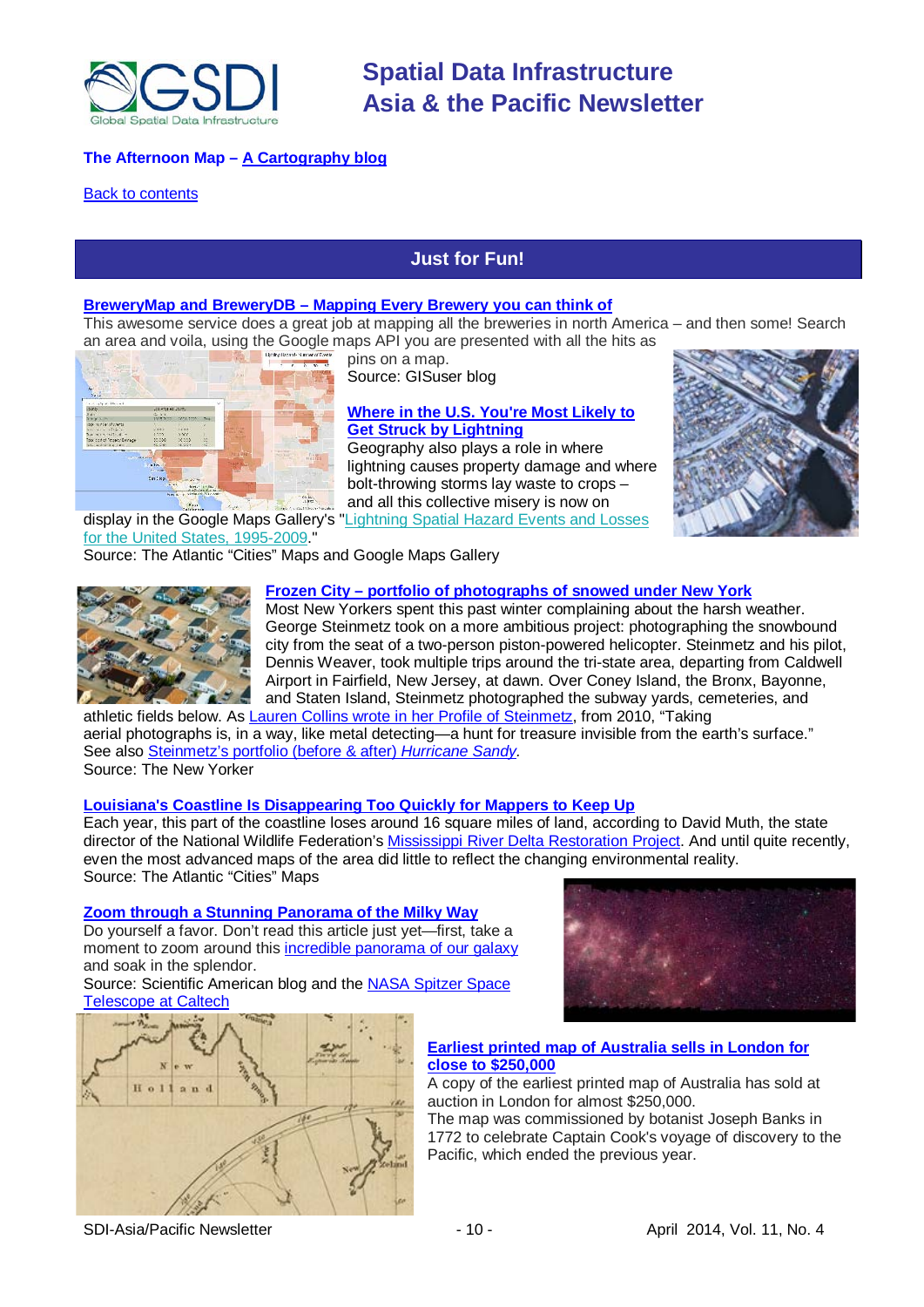

The map depicts New Holland with the continent's entire east coast labelled New South Wales and Tasmania connected to the mainland. It also shows New Zealand.

The copy sold by Sotheby's on Thursday is one of just three copies known to have survived. Source: The Guardian

# <span id="page-10-0"></span>[Back to contents](#page-0-0)

# **Training Opportunities**

#### **[ITC announces call for 6 PhD positions \(Promovendi\)](http://www.itc.nl/Pub/News-overview/in2014/in2014-march/6-PhD-positions-(promovendi).html) Deadline: May 12, 2014**

The University of Twente Faculty of Geo-Information Science and Earth Observation (ITC) provides international postgraduate education, research and project services in the field of geo-information science and earth observation using remote sensing and GIS. The aim of ITC's activities is the international exchange of knowledge, focusing on capacity building and institutional development in developing countries and emerging economies.

ITC expects candidates for the PhD positions to match their research interest with one of ITC's research themes. The PhD positions are open to highly talented candidates who hold a Master of Science degree (MSc) in one of the following fields: Earth Science, Geography, Ecology, Agriculture, Environmental Sciences, Geoinformatics or computer science with relevant expertise in Geo-information and/or remote sensing. It is up to the selection committee to decide to which of the six departments at ITC the candidates will be allocated. The candidates will be asked to give a 20 minutes presentation. The presentation must include details about: 1. the candidate him/herself, 2. the importance of his/her research, 3. future developments of the candidate's academic career and research. Hence the candidate is asked to make clear in which ITC-domain he/she thinks will fit best and why (motivation).

ITC offers an inspiring and challenging international and academic environment. The successful candidate will be employed for a period of four years. Salary and conditions are in accordance with the Collective Labour Agreement (CAO) of the Dutch Universities. The gross monthly salary starts at  $\epsilon$  2083,- gross per month in the first year, leading up to € 2664,- gross per month in the last year excluding allowances in accordance with the job profile Promovendus, under the University System for Job Classification (UJC).

Applications (extended cv, motivation letter, and research Idea) should be uploaded **no later than May 12**, 2014 by using the application form and should include CV, letter of application, contact information for two or more references and a clear research Idea related to ITC. For further information you may contact our HRManage[r, Mr Jeroen Jansen](mailto:jeroen.jansen@utwente.nl) [\(+31 53 4874](tel:%2B31%2053%204874%20316) 316) for procedural and organizational issues Professor A. [Veldkamp,](mailto:a.veldkamp@utwente.nl) dean of the Faculty, for content issues (email ).

# **Invitation to Open Street Map Webinar**

The ICA-OSGeo Lab Network and MundoGEO are now pleased to inform the sixth webinar of the "Open Geospatial Science & Applications" webinar series on April 28<sup>th</sup>.

The webinar will be open and free to all on first come register basis. This webinar will be presented by Lluís Vicens (University of Girona, Spain) on OpenStreetMap (OSM), a collaborative project to create a free editable map of the world.

Webinars are an excellent way to share the excellent research done by our colleagues in our labs worldwide and build research collaborations. [To register](https://www2.gotomeeting.com/register/307450018)

We are also happy to share the recordings of the last two webinars

[NASA World Wind and Europa challenge webinar](http://vimeo.com/mundogeo/nasa-world-wind)

[Australian Urban Research webinar](http://vimeo.com/mundogeo/aurin)

All recordings will also be made available

at <http://mundogeo.com/webinar/opengeoscienceandapplications/> and <http://www.geoforall.org/> for the benefit of the wider community.

# **[An Introduction To Working With Electronic Maps](https://www.udemy.com/an-introduction-to-working-with-electronic-maps/)**

Here's a free online training course using QGIS software. 13 lectures in total. Thanks to Ross Johnson for this link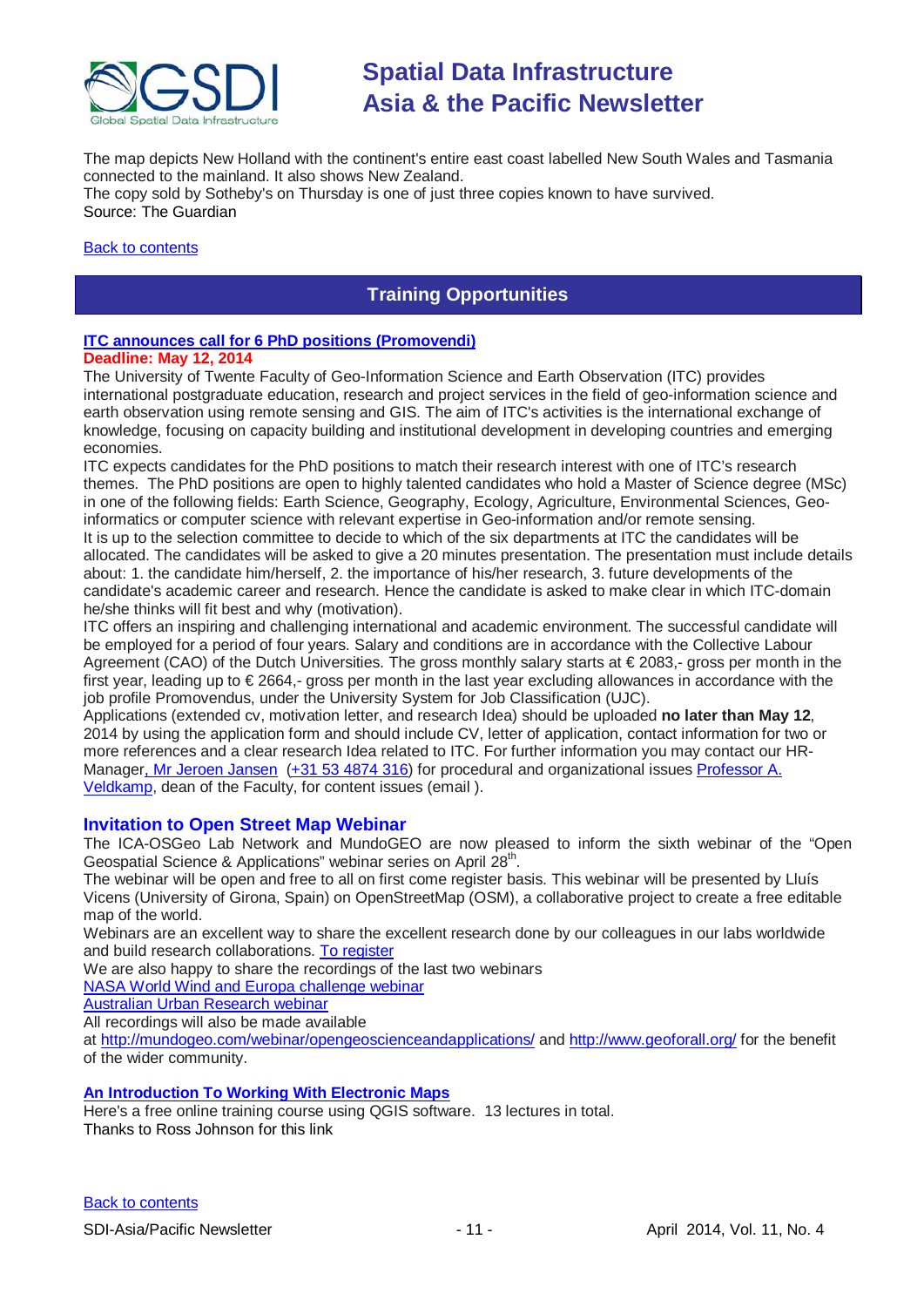

# **[PennState EDU Introduces Maps and the Geospatial](http://blog.gisuser.com/2013/07/16/pennstate-edu-introduces-maps-and-the-geospatial-revolution-online-training/) Revolution Online Training**

An amazing new effort from Penn State (PSU) kicks off this week in the form of a massive, online EDU offering – enter Maps and the Geospatial Revolution. In just 6-9 hours a week, students can enjoy this online offering and learn how advances in geospatial technology and analytical methods have changed how we do everything, and discover how to make maps and analyze geographic patterns using the latest tools. The course is led by PSU instructor, Anthony Robinson. Geospatial Gurus may find the course a little simple but anyone else is encouraged to take part. [See the course program.](https://www.coursera.org/course/maps)

Thanks to GISUser blog AND **[Meet the Man Who Wants to Teach the World to Make Maps](#page-9-0)** above

# **[Arizona State University](http://www.amerisurv.com/content/view/11050/153/) GIS Lab**

A good place to get a sense of where the geographic information system (GIS) field is headed is Lattie F. Coor Hall at Arizona State University in Tempe, Ariz. That's the home of the 30-credit-hour Masters of Advanced Study in GIS (MAS-GIS) Program within ASU's School of Geographical Sciences and Urban Planning. Here, students are exposed to not only the latest GIS concepts but also ever-evolving technologies. Source: The American Surveyor

### **[Free Webinars on Solving Data Challenges](http://www.safe.com/learning/webinars/)**

Sign up for future webinars and view past recorded webinars

### **[Course Spotlight: Master of Spatial Information Science](http://themelbourneengineer.eng.unimelb.edu.au/2012/02/course-spotlight-master-of-spatial-information-science/)**

The University of Melbourne [Course Spotlight: Master of Spatial Information Science](http://themelbourneengineer.eng.unimelb.edu.au/2012/02/course-spotlight-master-of-spatial-information-science/)

Spatial information is an essential and indispensable part of any economy's infrastructure. It is needed in all walks of life and on many scales, with applications in land tenure systems, environmental modelling, food production, disaster management, climate change modelling, engineering, architecture and urban planning. Current industry shortfalls in spatial information practitioners combined with a growing demand in Australia and internationally, ensure graduates a range of well-paid job opportunities.

Find out more about the [Master of Spatial Information Science,](http://www.msi.unimelb.edu.au/study/graduate/master-of-spatial-information-science/) as well as our [scholarship opportunities.](http://www.eng.unimelb.edu.au/study/graduate/scholarships.html)

<span id="page-11-0"></span>[Back to contents](#page-0-0)

# **Funding Opportunities, Awards, Grants**

# **[Global Forest Watch Small Grants Fund: Request](https://sites.google.com/site/gfwsgf/aboutGlobal) for Applicants**

Please direct inquiries to **gfwfund@wri.org** 

[Global Forest Watch](http://www.globalforestwatch.org/) (GFW), a new dynamic online forest monitoring and alert system, has pledged an initial \$375,000 for grant-making in 2014 to fund innovative, on-the-ground use of the GFW platform. The GFW Small Grants Fund, which offers grants ranging from 10,000 - 40,000 USD, funds civil society organizations to use the platform to improve forest management and rural livelihoods.

GFW was created by th[e World Resources Institute](http://www.wri.org/) (WRI) with ove[r 40 partners.](http://www.globalforestwatch.org/about/partners) For the first time, GFW unites satellite technology, open data, and crowdsourcing to guarantee access to timely and reliable information about forests. The platform contains a trove of forest data, including the most frequently updated information currently available about forest change. At 500 meter resolution, you can get monthly updates on tree cover loss, or you can zoom in to the 30 meter level for annual change. This data can be viewed, analyzed and downloaded for free. GFW is made possible through NASA's satellite technology, Google's cloud computing power, and through algorithms developed by GFW partners. For more information, please [visit](http://www.globalforestwatch.org/) and see the attached "Overview of GFW" document.

The GFW Small Grants Fund was created in collaboration with [The Access Initiative,](http://www.accessinitiative.org/) the largest network in the world dedicated to ensuring that citizens have the right and ability to influence decisions about the natural resources that sustain their communities.

### **WHAT IS FUNDED**

The purpose of the Small Grants Fund is to promote innovative, tangible uses of GFW around the world. GFW is a global tool, but it has immense potential for on-the-ground implementation with the goal of improving forest management through increased access to quality and timely information on the state of forests. GFW is seeking applications within the following categories to help meet our goal:

1. Projects that extend the value of GFW information to forest-dependent communities, grassroots organizations, and other local stakeholders in ways that positively impact their lives (e.g., helping impacted communities use GFW information to monitor local forest resources).

# [Back to contents](#page-0-0)

SDI-Asia/Pacific Newsletter 12 - 12 - 12 - April 2014, Vol. 11, No. 4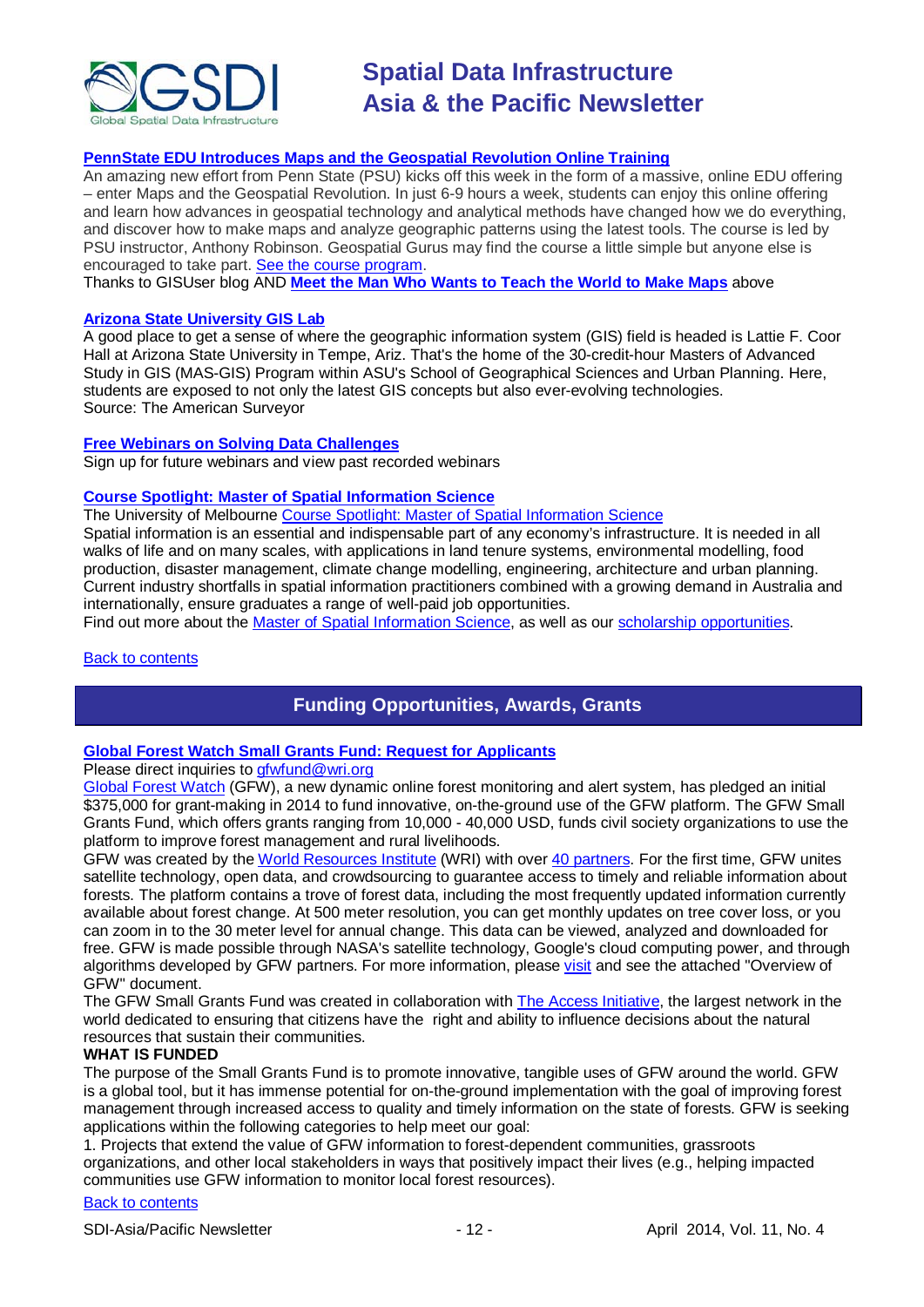

2. Projects that use information in the GFW platform to conduct research or carry out advocacy to improve forest governance and law enforcement (e.g., through changes in laws, institutions, and/or practices).

3. Projects that provide new information to or validate existing information on GFW (e.g., creating a new data layer, validating areas of tree cover loss).

4. Other innovative projects that use GFW to empower civil society to better manage forests and sustain or mobilize local communities.

# **The Small Grants Fund will not support:**

- Undergraduate, graduate, or postgraduate studies
- Annual fundraising drives
- Payment for institutional benefits
- Work that has already occurred

GFW has an open data policy, intended to provide information free of constraints and restrictions on use. We request that all data produced through our Small Grants Fund be shared using licensing which conforms to [open data standards](http://opendefinition.org/licenses/) and made available for download whenever possible.

# **WHO CAN APPLY?**

The Small Grants Fund is intended for non-profit, civil society organizations with full-time, paid staff. The fund is not intended for large, international NGOs, individuals or any for-profit establishments or government agencies. Applicant eligibility will be further determined through completion of the pre-application, located on the [Small](https://sites.google.com/site/gfwsgf/)  [Grants Fund website.](https://sites.google.com/site/gfwsgf/)

# **GRANT DISBURSEMENT**

Administered by WRI, the Small Grants Fund supports projects ranging from 10,000 USD to 40,000 USD with a completion date of no later than December 31, 2014. Funds will be disbursed upon signing of an agreement with WRI and grant recipients will be required to meet reporting standards during the agreement period. The amount of funding requested in an application will not affect funding decisions. However, WRI may not be able to support all activities or deliverables within an application. In such cases, WRI may negotiate with successful applicants to select a smaller number of activities/deliverables for funding.

# **HOW TO APPLY**

Applications are accepted on a rolling basis. Organizations are encouraged to apply as soon as possible. Submit the pre-application. Visit the [GFW Small Grants Fund website](https://sites.google.com/site/gfwsgf/) and click "APPLY NOW!" to submit the pre-application. The pre-application helps determine whether applicants meet the minimum requirements to receive funding from WRI. Applicants will be notified within two weeks whether or not they are eligible to apply for a small grant.

Submit a full application. Eligible applicants will be asked to submit a full application, which will be included as an attachment to the acceptance email with instructions for submission. Applications will be reviewed by the Small Grants Fund Board on a rolling basis and applicants will be notified of the Board's decision within two to four weeks. In some cases, the Board may express interest in the application, but ask for additional information and/or clarity before offering funds.

File Paperwork and Receive Funds. Accepted applicants will be notified of next steps, including the process for disbursement of funds.

The decision of the Small Grants Fund Board on any matter related to the grants will be final and conclusive. **IMPORTANT DATES**

March 10, 2014: Application is open

June 1, 2014: Deadline to submit pre-application

June, 30, 2014: Deadline to submit full application

December 31, 2014: Project completion deadline

For more information, please visit the [Small Grants Fund website](https://sites.google.com/site/gfwsgf/)

# **[Singapore government introduces geospatial scholarship](http://www.channelnewsasia.com/news/singapore/government-introduces/763842.html)**

The Singapore government has introduced the government on Friday introduced the Singapore Geospatial Scholarship, the first of its kind in the island nation. Senior Minister of State for Law and Education, Indranee Rajah, made the announcement on Friday last week. Rajah said the scholarship would be jointly conferred by several public agencies, and will meet the increasing demand for geospatial professionals for the industry. The scholarship is for undergraduate and postgraduate studies. More information is expected to be release later in the year. Ms Indranee noted that Geospatial Information Systems and Technology (GIST) touches many aspects of daily life, such as getting road directions on the smart phone, and providing live traffic condition updates. It is also used in monitoring dengue clusters, and managing issues such as climate change and disaster response

Channel NewsAsia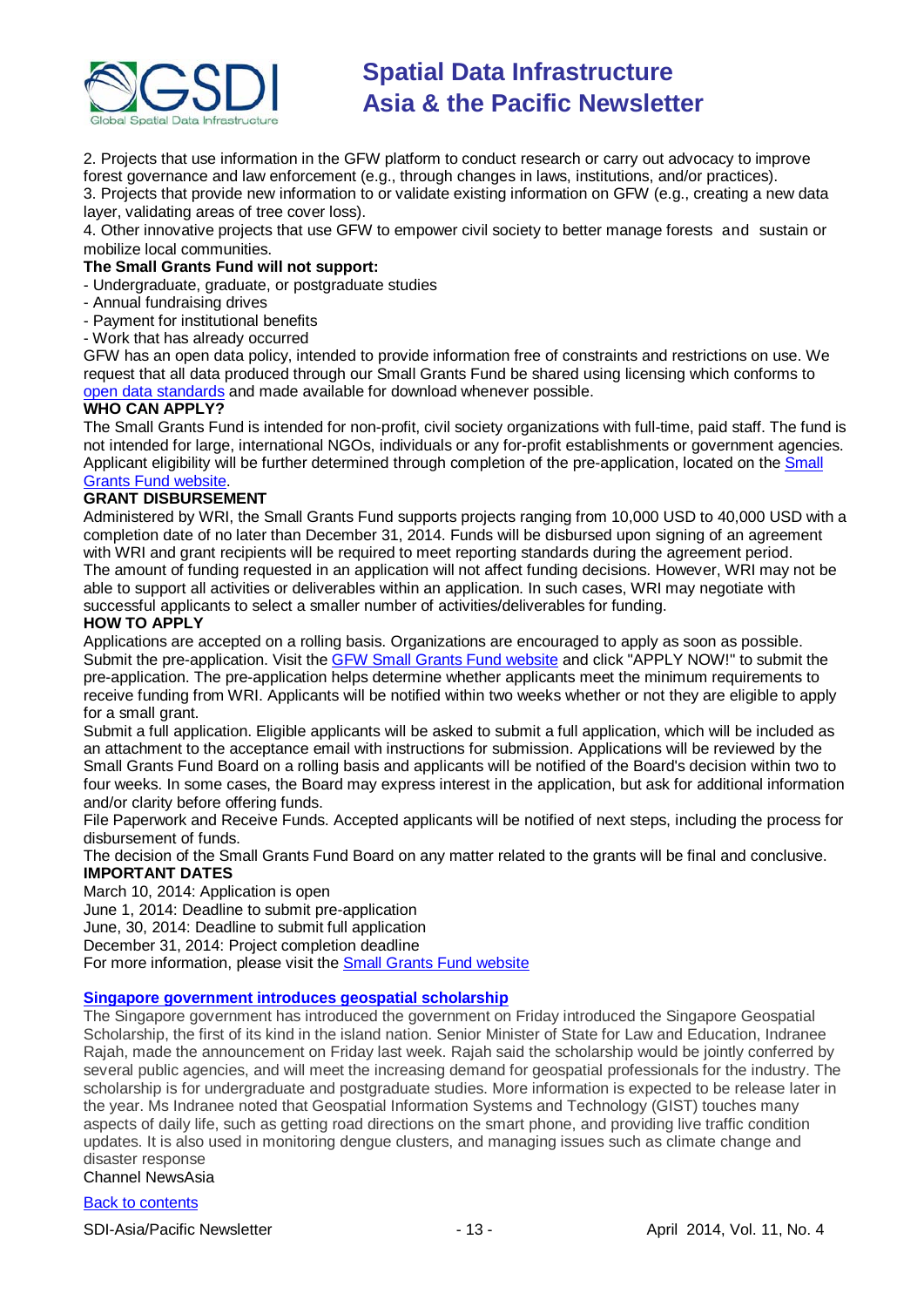

### **[Ideas Challenge](http://www.gmes-masters.com/ideas-challenge)**

The Ideas Challenge is at the core of the GMES Masters competition. It invites students, entrepreneurs, start-up companies and SMEs to submit their ideas for an innovative commercial use of GMES to a secure online database on the GMES Masters website. The best idea for a commercially viable business idea using GMES data will be rewarded. The winner will be rewarded with a cash prize of EUR 10,000 as well as the chance to get his idea further developed in one of the six ESA Business Incubation Centres (BICs). The incubation package has a value of up to EUR 60,000.

#### **[ESA App Challenge](http://www.gmes-masters.com/esa-app-challenge)**

The European Space Agency (ESA) will award the ESA App Challenge to the best application idea for the usage of GMES on mobile phones. Proposals shall address one or more GMES main thematic areas (land, marine environment, atmosphere, climate change, emergency management). ESA is looking for ideas that can be implemented quickly into a profitable business. The application should consist of a base app containing info and news on GMES, as well as one or more specific content modules that provide relevant location-based data to users in real time. The winner will be considered for support by one of the six European Space Agency's Business Incubation Centres (ESA BICs) across Europe (value up to EUR 60,000).

#### **[European Space Imaging High-Res Challenge](http://www.gmes-masters.com/european-space-0)**

European Space Imaging (EUSI) is Europe's leading provider of Very High-Resolution (VHR) satellite data. EUSI will award the best application idea using the most advanced VHR satellite data. Application ideas which are easily implementable, sustainable, cut costs and create efficiencies are of high interest. Participants are required to submit detailed application ideas including business concepts. The winner will be awarded a data package of EUSI satellite data worth up to EUR 20,000 for use in further developing the winning application.

#### **[DLR Environmental Challenge](http://www.gmes-masters.com/dlr-environmental)**

DLR is looking for new applications in Earth observation, especially proposals addressing the mapping of the environment and climate. Ideas for using Earth observation to manage sustainable supplies of energy are also welcome. In addition to any kind of non-satellite geoinformation, proposals should be based on existing or imminent Earth observation satellite data that is available either for free or under commercial terms. The product or service generated from the idea should support either professionals from organisations and companies in environmental assessment, or the general public and consumer-oriented markets. Both regional and global applications and services are possible. Innovative ways to link the service with users are especially encouraged. The ideas should also describe a realistic scenario for their implementation involving either the general public or commercial benefits. The winner(s) will receive a voucher for a workshop or initial coaching according to what further realisation of the idea requires.

#### **[Best Service Challenge](http://www.gmes-masters.com/best-service)**

The Best Service Challenge invites service providers to upload profiles of their existing services within the main thematic areas of GMES to the GMES Masters competition website. The Best Service Challenge aims at increasing the awareness of existing Earth Monitoring Services and their benefits to European citizens. The winner of the Best Service Challenge will benefit from a substantial satellite data quota made available with financial support by the European Commission.

### **[T-Systems Cloud Computing Challenge](http://www.gmes-masters.com/t-systems-cloud)**

T-Systems will award the prize for its Cloud Computing Challenge to the best GMES application or service idea that will make use of the cloud computing model Infrastructure-as-a-Service (IaaS) to provide Earth observation data on demand via user-oriented web portal or mobile devices. T-Systems will assist the winner in getting the awarded project off the ground. They will support the winner to realise an innovation project, which could lead to a long-term partnership.

#### **[Challenge to spur the geospatial industry](http://geospatialworld.net/index.php?option=com_content&view=article&id=23850:challenge-to-spur-the-geospatial-industry&catid=75:miscellaneous-events)**

The Singapore Land Authority has launched OneMap Challenge that seeks to promote the development of innovative map-based desktop and mobile applications by businesses and the community.

The OneMap Challenge provides a platform for application developers to showcase their creativity through the apps they develop to an increasingly tech-savvy population and enterprises, including those represented by the Association of Small and Medium Enterprises (ASME) which is one of the competition promotion partners. The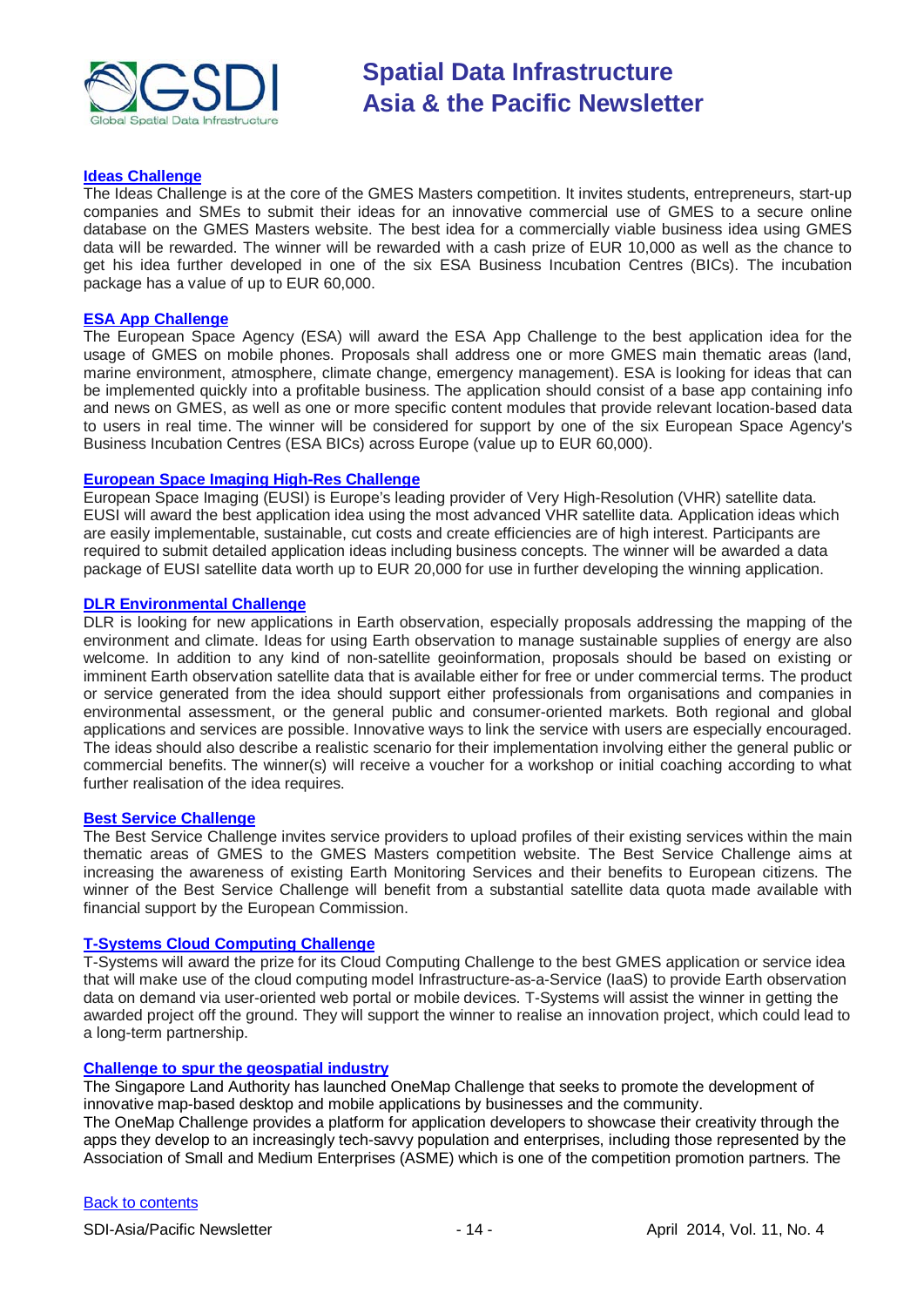

Challenge also aims to facilitate collaborations between potential business partners for creating location-based apps that are useful for business enterprises and the general community.

With two top prizes of \$20,000 cash each and other attractive prizes up for grabs, the OneMap Challenge is divided into two categories – Web Applications for applications that run on web browsers and Mobile Applications for those that run on smart phones, tablets and other portable devices.

Visit <http://www.sla.gov.sg/OneMapChallenge> to learn more about OneMap Challenge and check out the OneMap Facebook page at [www.facebook.com/OneMap.](http://www.facebook.com/OneMap)

Source: Geospatial World and [SLA press release](http://www.sla.gov.sg/htm/new/new2012/new0401.htm)

# <span id="page-14-0"></span>[Back to contents](#page-0-0)

# **Employment Opportunities**



**New career resource** at **[GeoJobsBIZ](http://geojobs.biz/)**. There's been about 200 opportunities listed and the growth has been steady in visits and users. If you need to recruit Geo/Tech talent hopefully you'll give it a shot and those of you simply browsing for a new gig so you can tell the boss to go take a hike perhaps there's something here for you. Good luck!

# **GIS Job Board Launches New Website: [www.gisjobboard.com](http://www.gisjobboard.com/)**

New Site Provides Employers and Job Seekers Tools to Post and Search Jobs and Resumes in the GIS and Geospatial Disciplines

GIS Job Board has launched a new website specifically dedicated to GIS and other geospatial disciplines. The new site makes it simple for employers and job seekers to post and search for jobs and resumes. The site was created to serve the growing needs of the GIS community and help with recruiting and job seeking efforts. Visitors also have the option to view the site in a different language if they choose, making it easier for them to have access to the content

Registered users can receive jobs or resumes by email. They can also flag jobs and resumes as well as save searches, setup resume alerts, and save resumes and jobs. Users have the capability of private messaging other users in case they ever want to communicate with someone.

For more information about GIS Job Board, please visit their website at **[www.gisjobboard.com](http://www.gisjobboard.com/)**

**[Back to contents](#page-0-0)** 

# <span id="page-14-1"></span>**Conference Proceedings**

# **[GEOProcessing 2014, The Sixth International Conference on Advanced Geographic Information](http://www.thinkmind.org/index.php?view=instance&instance=GEOProcessing+2014)**

**[Systems, Applications, and Services](http://www.thinkmind.org/index.php?view=instance&instance=GEOProcessing+2014)**, was held March 23-27, 2014in Barcelona, Spain.

Twenty-four papers can be accessed online, including the following:

- Service Cascade as a Means for Pan-European Access to National Geodata Content
- Privacy Concerns in Location-based Social Networks
- An Evaluation of Semantically Enriched Spatial Data Infrastructure
- Integrating GIS Visualization Tools for Ecosystem Management
- Geographical Information Systems Participating into the Pervasive Computing

**[APSRAC holds workshop on Spatial Data Infrastructure](http://www.siasat.com/english/news/apsrac-holds-workshop-spatial-data-infrastructure)**

Source: [The Siasat Daily](http://www.siasat.com/)

# **[37th ISO/TC 211 meeting successfully held](http://www.isotc211.org/News_archive/Redlands.htm)** November 11 - 15

During the week of November 11-15, 2013, the [Technical Committee 211 Geographic information/Geomatics](http://www.isotc211.org/) (TC 211) of the International Organization for Standardization (ISO) had its 37th plenary meeting and associated meetings at the Esri campus in Redlands, California. All the WGs met, as well as all the maintenance groups and other groups. Delegates and experts from 20 nations participated. [The resolutions](http://www.isotc211.org/opendoc/211n3671/ISO-TC211-N3671_Resolutions_37th_meeting_Redlands_2013-11-15.pdf)  [from the plenary meeting have been published online.](http://www.isotc211.org/opendoc/211n3671/ISO-TC211-N3671_Resolutions_37th_meeting_Redlands_2013-11-15.pdf)

[Back to contents](#page-0-0) Presentations from [Standards in Action Workshop,](http://www.isotc211.org/Workshop_Redlands/Redlands-Standards_in_action_workshop.pdf) 13 November 2013, Redlands, CA USA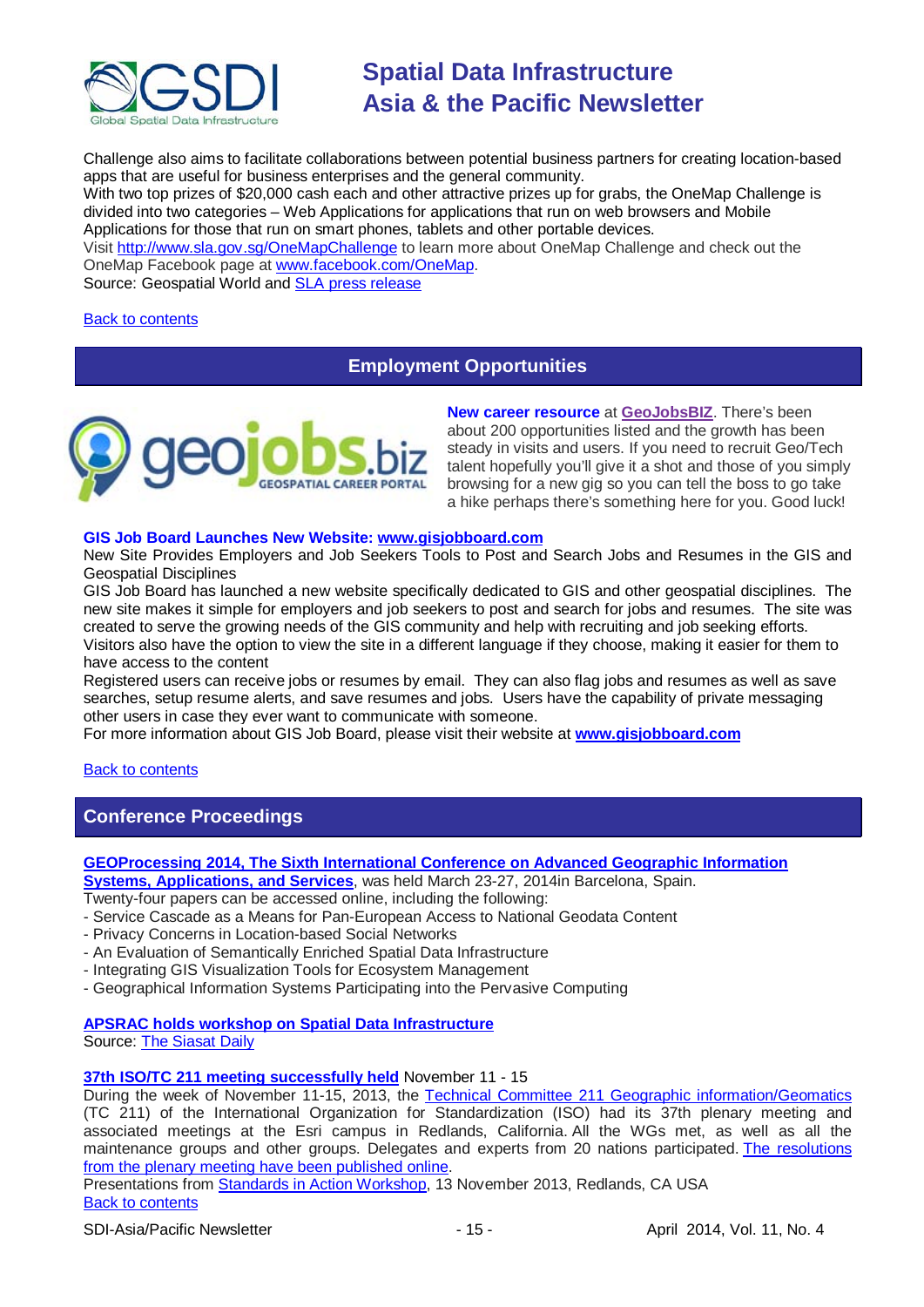

The 38th ISO/TC 211 meeting will be held in [Berlin, Germany,](http://www.isotc211.org/Berlin/Berlin_2014.pdf) June 2-4, 2014

# **First [Heart of Borneo spatial meeting held](http://wwf.panda.org/?212013/The-First-Heart-of-Borneo-Spatial-Meeting) October, 2013**

Preceded by the recent 7th Heart of Borneo (HoB) Trilateral Meeting in Brunei in September 2013, HoB Geographical Information System (GIS) meeting was organized in October, for the first time since it was initially discussed in 2008. The discussion evolved around the organizational and working modalities of the technical committee on GIS, presentations on national policy on spatial land-use planning, and identification of possible joint activities.

The meeting was considered useful to build a better understanding on each country's land-use management and the underlying principles. It is a reality that each country in the HoB regulates different land use plans and therefore different land-use management. Despite the fact of differences, the three countries demonstrated willingness to cope with the challenge. With distinct land classification or nomenclature, the essential function of land-use planning is understood and has become reference and knowledge for each country to develop better policy and practices on land-use management that considers balance between conservation and development. See link above for full article.

[The Heart of Borneo](http://wwf.panda.org/what_we_do/where_we_work/borneo_forests/) (HoB) refers to the main part of the island where forests remain intact. Covering an area the size of Utah in the US, Victoria in Australia or the whole of England and Scotland put together and extending into the territory of the countries of Brunei Darussalam, Indonesia and Malaysia, it is one of the largest transboundary rainforests remaining in the world. But the Heart of Borneo is not just a treasure trove of biodiversity - it is also a source of life and livelihood for people, providing ecological services for at least 11 million Borneans, including a million forest-dwelling indigenous Dayaks.

### <span id="page-15-0"></span>[Back to contents](#page-0-0)

# **Conferences, Events**

For upcoming events of global or major international interest, please visit the [upcoming conference list o](http://gsdi.org/events/upcnf.asp)n the GSDI website – as this conference list will be reserved for conferences within or with specific interest to the Asia Pacific Region.

### **The editors welcome news of conferences & events from the newsletter subscribers**

### **[Call for Expression of Interest to host AARSE 2014 and future Conferences](http://lists.gsdi.org/pipermail/sdi-africa/2010-November/001135.html)**

Call for Expression of Interest to host the 10th biennial International Conference of the African Association of Remote Sensing of the Environment (AARSE) in October 2014 and future Conferences.

| <b>Date</b>       | <b>Location</b>          | <b>Event</b>                                                                                                                                                                                                                                                                                                                                                                                                                                                                                                                                                                                                                        |
|-------------------|--------------------------|-------------------------------------------------------------------------------------------------------------------------------------------------------------------------------------------------------------------------------------------------------------------------------------------------------------------------------------------------------------------------------------------------------------------------------------------------------------------------------------------------------------------------------------------------------------------------------------------------------------------------------------|
| <b>April 2014</b> |                          |                                                                                                                                                                                                                                                                                                                                                                                                                                                                                                                                                                                                                                     |
| 30 March-2 April  | San Diego,<br>California | 17th Annual AAAE Geographic Information Systems (GIS)<br><b>Conference and Exhibition</b><br>Speaking, sponsorship, exhibitor and Poster Session<br>information: greg.mamary@aaae.org<br>Registration and hotel information: brian.snyder@aaae.org                                                                                                                                                                                                                                                                                                                                                                                  |
| 7-9 April         | Canberra,<br>Australia   | Research@Locate'14<br>Held in conjunction with LOCATE 14                                                                                                                                                                                                                                                                                                                                                                                                                                                                                                                                                                            |
| 7-9 April         | Canberra,<br>Australia   | <b>LOCATE 14 - Conference and Exhibition</b><br>Locate14 is the new premier national spatial information conference<br>and exhibition in Australia and New Zealand.<br>Locate14 consolidates the top industry events including<br>spatial@gov Conference and Exhibition (managed by the Office of<br>Spatial Policy), the Surveying & Spatial Sciences Conference and<br>the Asia-Pacific Spatial Excellence Awards.<br>The annual Locate conferences will become the central meeting<br>point of industry, government and academia in one of the fastest<br>growing industries in Australia.<br><b>Registrations are now open.</b> |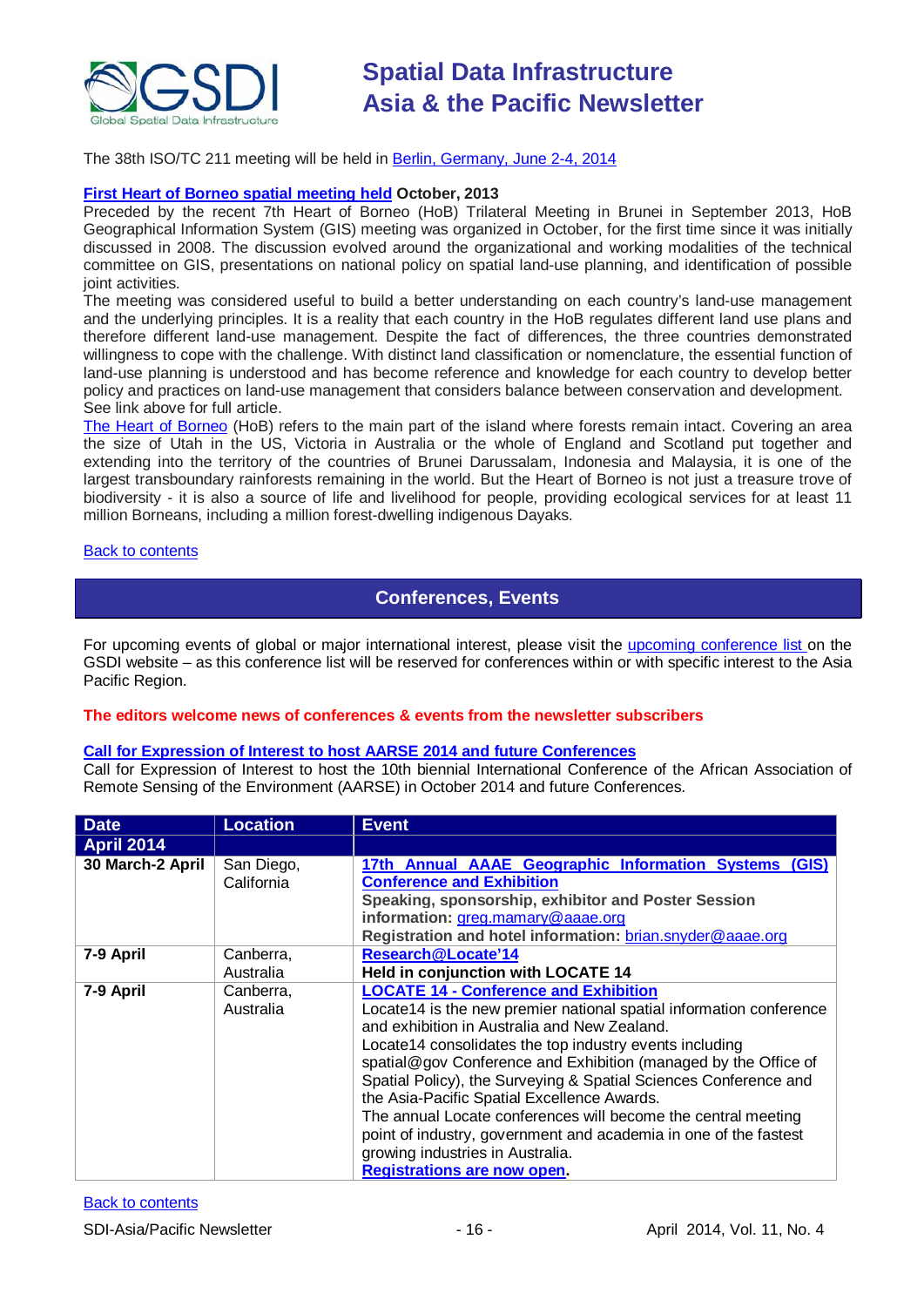

| <b>12-13 April</b>      | Washington, DC             | <b>State of the Map - US</b><br>State of the Map US is the annual United States conference for all<br>OpenStreetMap users                                                                                                                                                                                                                                                                                                                                                                                                      |
|-------------------------|----------------------------|--------------------------------------------------------------------------------------------------------------------------------------------------------------------------------------------------------------------------------------------------------------------------------------------------------------------------------------------------------------------------------------------------------------------------------------------------------------------------------------------------------------------------------|
| 14-17 April             | Colorado, USA              | <b>SPAR International 2014</b>                                                                                                                                                                                                                                                                                                                                                                                                                                                                                                 |
| <b>May 2014</b>         |                            |                                                                                                                                                                                                                                                                                                                                                                                                                                                                                                                                |
| 5-9 May                 | Geneva,<br>Switzerland     | <b>Geospatial World Forum 2014</b><br>Contact: info@geospatialworldforum.org                                                                                                                                                                                                                                                                                                                                                                                                                                                   |
| 8-9 May                 | Geneva,<br>Switzerland     | <b>Land Information System for Smart Cities</b><br>Part of Geospatial World Forum (see above)                                                                                                                                                                                                                                                                                                                                                                                                                                  |
| 5-9 May                 | Walbrzych-Ksiaz,<br>Poland | 22 <sup>na</sup> Cartographic School 2014<br>"Geoinformatics and Atmospheric Science"<br>contact Dr Malgorzata Wieczorek phone: +48 71 375 22 30, email.                                                                                                                                                                                                                                                                                                                                                                       |
| $7-9$ May<br>"NEW"      | Sao Paulo, Brazil          | <b>MundoGEO Connect 2014</b>                                                                                                                                                                                                                                                                                                                                                                                                                                                                                                   |
| 21-23 May               | Thessaloniki,<br>Greece    | 5th International Conference on Geographic Object-Based<br>Image Analysis (GEOBIA 2014).                                                                                                                                                                                                                                                                                                                                                                                                                                       |
| <b>June 2014</b>        |                            |                                                                                                                                                                                                                                                                                                                                                                                                                                                                                                                                |
| 2-6 June                | Berlin, Germany            | The 38th ISO/TC 211<br>PDF brochure/flyer only available at this date. Website<br>expected on-line shortly                                                                                                                                                                                                                                                                                                                                                                                                                     |
| 16-20 June              | Aalborg,<br>Denmark        | <b>The 8th INSPIRE Conference</b><br><b>Awaiting official website</b>                                                                                                                                                                                                                                                                                                                                                                                                                                                          |
| 15-21 June              | Riviera, Bulgaria          | 5th International Conference on CARTOGRAPHY & GIS<br>January 10, 2014: Abstract submission<br>February 25: Full paper submission for publication in Springer Book<br>May 1: Full paper submission for Conference Proceedings<br>Please be aware of the first deadline - 10 January 2014. You are<br>kindly asked to submit:<br>- abstract for conference proceedings<br><b>OR</b><br>- full paper in case you would like to propose a paper for publishing<br>in a Springer book titled "Thematic Cartography for the Society" |
| 16-21 June              | Kuala Lumpur,<br>Malaysia  | <b>XXV FIG Congress: Engaging the Challenges - Enhancing the</b><br><b>Relevance</b><br><b>IMPORTANT DATES</b><br><b>Peer Reviewed Papers</b><br>Deadline for authors to submit full papers: November 1, 2013<br>First notification to authors of acceptance: December 19<br><b>Non Peer Reviewed Papers</b><br>Deadline for authors to submit abstracts: December 1<br>Confirmation to authors of acceptance of abstracts: January 31<br><b>Call for Papers</b>                                                               |
| <b>July 2014</b>        |                            |                                                                                                                                                                                                                                                                                                                                                                                                                                                                                                                                |
| 1-4 July                | Salzburg, Austria          | <b>GI_Forum 2014: Geospatial Innovation for Society</b><br>Feb 1, 2014: deadline for submission of full papers / extended<br>abstracts / extended abstracts for poster presentation<br>March 16, 2014: notification of acceptance<br>April 20, 2014: final paper versions<br>June 6, 2014: late deadline for submission of extended abstracts for<br>poster presentation                                                                                                                                                       |
| <b>September</b>        |                            |                                                                                                                                                                                                                                                                                                                                                                                                                                                                                                                                |
| 2014<br>8-13 September  | Portland, Oregon           | <b>FOSS4G 2014</b>                                                                                                                                                                                                                                                                                                                                                                                                                                                                                                             |
| <b>November</b><br>2014 |                            |                                                                                                                                                                                                                                                                                                                                                                                                                                                                                                                                |